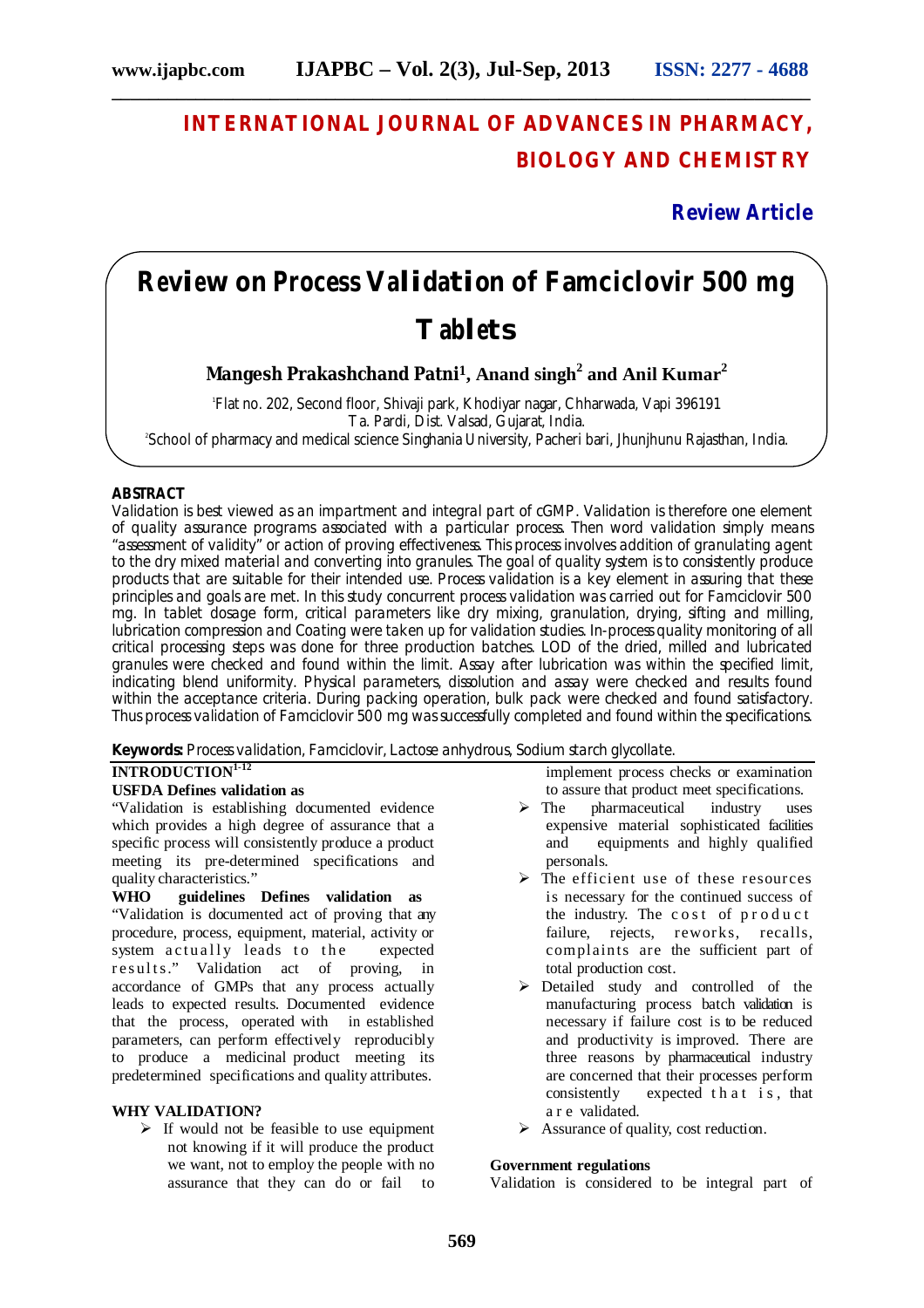GMPs essentially world wide, compliances with validation requirements is necessary for obtaining approval to manufacture and to introduce new products. The FDA's cGMP refer to the concepts of the validation in both sections. They state that such control procedure shall be established to monitor out put and to validate the performance of those manufacturing process that may be responsible for causing variability in the characteristics of in process materials and drug materials. The Accuracy, sensitivity,  $\overline{\text{Accuracy}}$ , sensitivity, specificity and reproducibility of test methods employed by the firm shall be established and documented. A generally stated requirement for process validation is contained in the medicinal device GMP regulations. Where deviations from device specification could occur as result of manufacturing process itself. There shall be written procedures describing any process controls necessary to assure conformance to specifications.

#### **How validation is done?**

The principle is characterized by harmony between the results obtained and requirements. This supposes specific requirements and objectives

 $\triangleright$  Available means

 $\triangleright$  Choices, which are justified in relation to objectives

 $\triangleright$  Each stage should begin when the previous stage is over.

#### **Certain depositions should be defined:**

How norms should be dealt with

 $\triangleright$  How modifications should be dealt with controlling evaluation will involve

- $\triangleright$  Set data for decision making
- $\triangleright$  Evaluation before decision making
- $\triangleright$  Justifying the decision
- $\triangleright$  Follow-up

#### **TYPES OF VALIDATION**

#### **Prospective validation**

Prospective validation is defined as the Establishment of documented evidence that a system does what it purports to do based on a pre planned protocol. This validation is usually carried out prior to the introduction of new drugs and their manufacturing process. This approach to validation is normally under taken when ever new formula, process or facility must be validated before routine pharmaceutical formulation commences. In fact validation of process by this approach often leads to transfer of the manufacturing process from the development function to product. The objective of prospective validation is to prove or demonstrate that the process will work in accordance with a validation master plan or protocol prepared for pilot product trails.

#### **Retrospective validation**

Retrospective validation is defined as the establishment of documented evidence that a system does what it purports to do on review and analysis of historical information. The sources of such data are production, QA and QC records. The issues to be addressed here are changes to equipment, process, specification and other relevant changes in the past.

#### **Concurrent validation**

It is similar to the prospective, except the operating firm will sell the product during the qualification runs, to the public as its market price. This validation involves in process monitoring of critical processing steps and product testing. This helps to generate and documented evidence to show that the production process is in a state of control.

#### **Revalidation**

It is the repetition of a validation process or a part of it. This is carried out when there is any change or replacement in formulation, equipment plan or site location, batch size and in the case of sequential batches that do not meet product specifications and is also carried out at specific time intervals in case of no changes.

#### **PROCESS VALIDATION**

**"**Process Validation is establishing documented evidence which provides a high degree of assurance that a specific process will consistently produce a p r o d u c t meeting its p r e determined specifications and quality characteristics."

#### **Objectives of process validation**

- 1) The manufacturing process, in addition to the individual equipment, must be validated.
- 2) The goal is to create a robust manufacturing process that consistently produces a drug product with minimal variation that adheres to quality criteria of purity, identity, and potency.
- 3) A validation plan for the manufacturing process should be drafted and executed by engineers in order to satisfy guidelines. The validation plan usually involves just a PQ section.
- 4) Just as equipment validation, major changes after the initial validation will result in the need for subsequent revalidation.
- 5) In the end, process validation will ensure a robust product that is highly reproducible over time.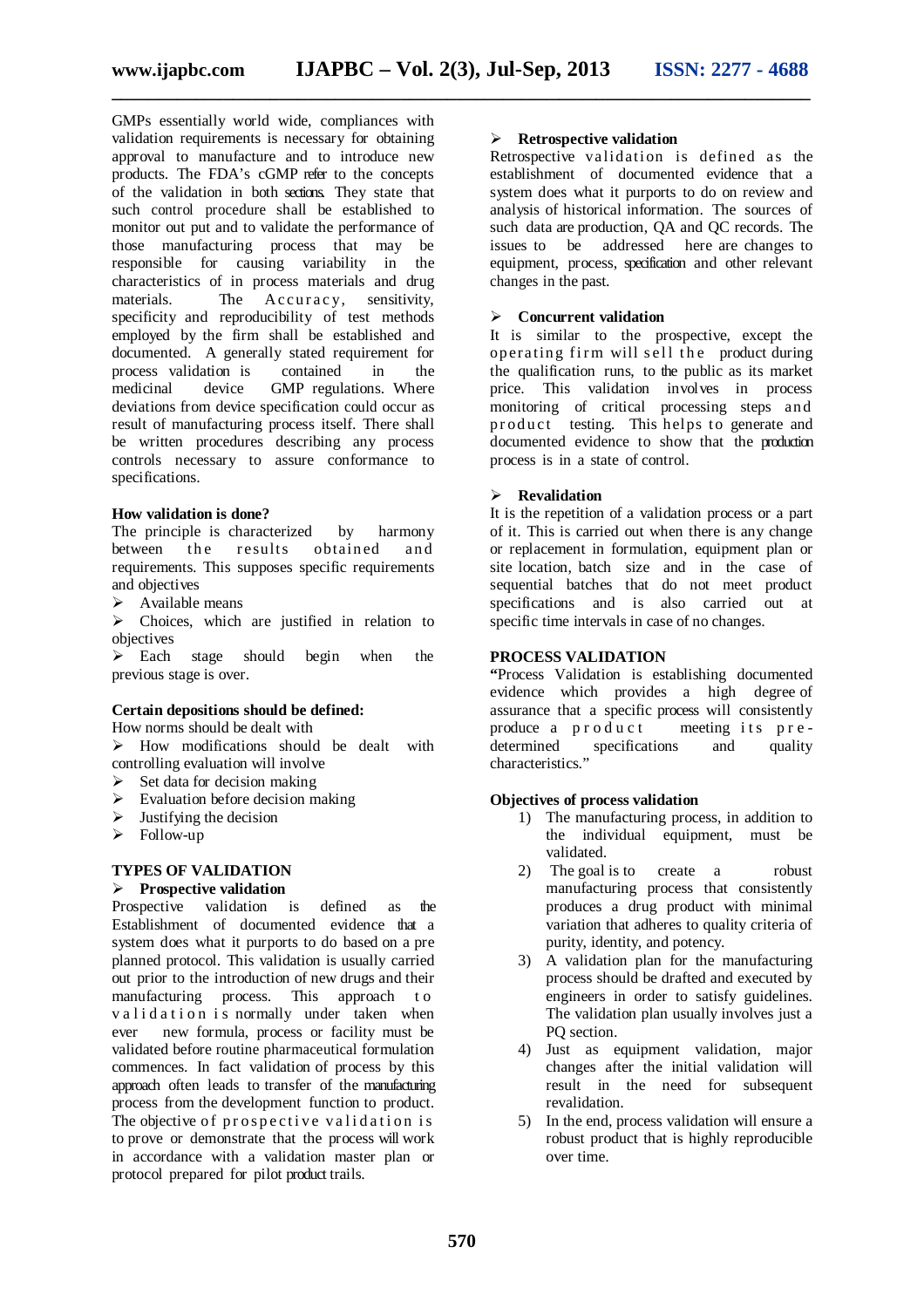#### **Advantages of process validation**

- 1) Expanded real time monitoring and adjustment of process.
- 2) Enhanced a bility to statistically evaluate process performance and product variables. e.g., individuals; mean; range; control limits<br>Enhanced data and
- 3) Enhanced data and evaluation capabilities and increased confidence about process reproducibility and product quality.
- 4) Improved ability to set target parameters and control limits for routine production, correlating with validation results.
- 5) Enhanced reporting capability.

#### **PROCESS VALIDATION PROTOCOL**

"A written plan stating how validation will be conducted, including test parameters, product characteristics, production equipment and design points on what constitutes acceptable test results." The validation protocol should be numbered, signed and dated, and should contain Protocol Approval sheet, Validation Team, Batches under validation, Introduction, Product profile, Objective, Scope, Validation criteria, Reference documents,<br>General check points, Responsibilities, Responsibilities, Manufacturing formula, Details of the equipment/facilities to be used (including measuring/ monitoring/ recording) with its<br>calibration status. Process flow chart, calibration status, Process flow chart, Manufacturing procedure, Rationale for selection of critical steps and its parameters for validation, Process steps, control variables and response to be measured, Sampling plan (The samples to be takenwhere, when, how, how many and the allowable range of variability ), Sampling procedure, Specifications, Raw materials – Rationale, Wet granulation – Rationale, Compression – Rationale and Procedure, Calibration, Acceptance criteria, Validation report preparation, Deviation, Approach for handling out of specification results, Revalidation criteria, Summary and Conclusion.

#### **MATERIALS AND METHODS**

All the materials are listed in Table 1.

#### **EVALUATION OF TABLET 3-8**

The critical parameters considered during the process validation of Famciclovir 500 mg tablets were Dry Mixing, Granulation, Drying, Milling, Blending/Lubrication, Compression, Coating and bulk Packing.

#### **Dry mixing**

The dry-mixing step involves mixing of active ingredients with other additives using Rapid Mixer Granulator (RMG). Mixing speed and mixing time are the critical variables. Mixing speed is kept constant, mixing time shall be studied to validate dry mixing step also analyse the tapped, untapped density for record purpose only. In dry mixing stage 3 batches like I, II and III are considered for validation. Dry mixing results of all the batches are well within the acceptance criteria. Result of dry mixing are shown 03 no. table. **Parameters** 

Time of mixing : 7 minutes Agitator speed : Slow

#### **Granulation**

The granulation is to be performed using RMG. The granulation step involves converting the powder into wet dough mass. Mixing time influences the granule strength, bulk density of blend, dissolution, hardness of tablets etc. Binder solution is being used for granulation. The granulation end point is critical process and the end point of granulation shall be checked against the amperage readings of impeller of the RMG, which gives the co-relation to the granulation end point. Result of granulation shown in table no. 03. Parameters are as below:

| Binder addition time   | $: 1$ minutes       |
|------------------------|---------------------|
| Total amount of binder | $: 8.81 \text{ kg}$ |
| Agitator reading       | $: 8 + 1$           |
| Chopper reading        | $:4+1$              |

#### **Drying**

The drying step involves drying of wet mass. The level of moisture in the granules is important factor. If level of moisture is more in granules then blend will have poor flow & distribution characteristics. If level of moisture in blend is less it will produce tablet with capping, high friability and chipping problems. During drying the desired LOD will be maintained in the granules which will influence the quality parameters like tablet hardness, flow properties, physical properties during compression. Drying of granules in FBD controls the level of moisture. Inlet temperature of FBD is most critical variable for the same. LOD is checked at regular interval to establish the correlation with outlet temperature. Drying results of the batches are well with in the acceptance criteria. Results of Loss on drying are shown in Table 3.<br>Analysis

Acceptance

: Loss on drying (by IR moisture balance analyzer) : NMT 0.9-1.5 % w/w

criteria

#### **Milling**

Sizing of granules is to be obtained by sifting of granules from specified sieve and retention of granules on sieves is to be milled by using multimill, Speed of the multimill and Forward direction of knives is to be monitored and sample to be withdrawn at the end of the sizing operation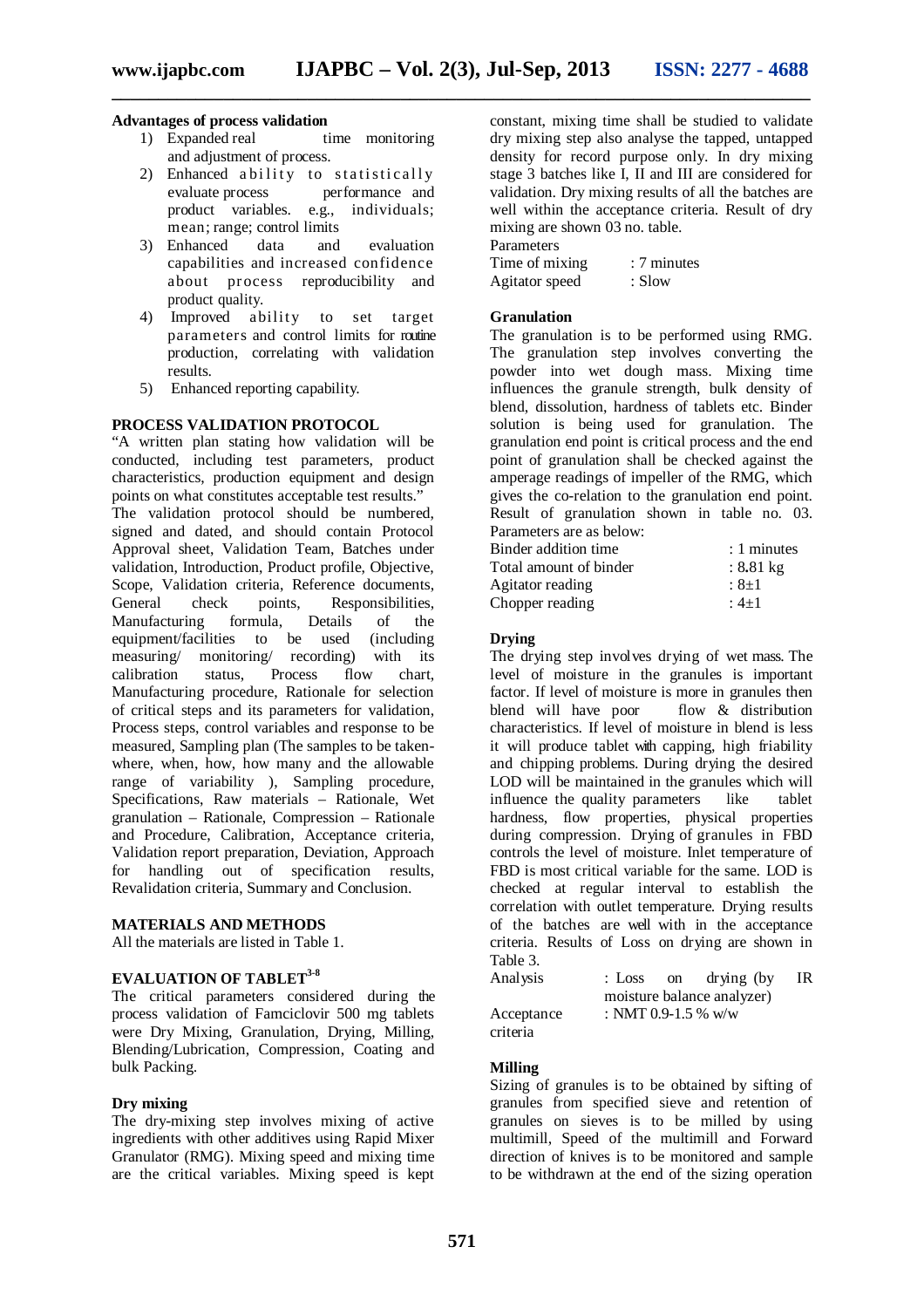for the monitoring of particle size distribution, bulk density and LOD as a part of validation. Results of milled granules are shown in Table 3.

| Analysis   | : Particle size distribution. |
|------------|-------------------------------|
|            | Untapped bulk density, tapped |
|            | bulk density and LOD.         |
| Acceptance | : LOD : NMT 0.9-1.5 % w/w at  |
| criteria   | 105C                          |

#### **Blending/Lubrication**

This step involves mixing of magnesium stearate with drug granules & other blending material. Sifted lubricants shall transfer to octagonal blender containing dried granules of famciclovir and mix for 10 minutes at slow speed. Sifted magnesium stearate shall transfer to octagonal blender and Mix for 3 minutes at slow speed. The purpose of blending is to get a uniform distribution of API. This is followed by mixing of the un lubricated blend with lubricant to get good flow and antiadhesion property of the blend. Mixing speed and time are critical variables in this process. Mixing speed is kept constant. Mixing time is critical since under mixing will result in nonuniform distribution of drug and poor flow where as over mixing will result in de- mixing leads to non-uniform distribution of drug. Checking content uniformity of API at fixed time shall validate blending time. In blending stage three batches i.e. Batch I, II and III shall be considered for validation. Blending results of all the batches are well with in the acceptance criteria. Results of content uniformity during blending were shown in Table 9. Results of particle size distribution, bulk density, LOD and assay of composite sample at the end of lubrication are shown in Table 3.

| Analysis   | : Blend uniformity, particle size |
|------------|-----------------------------------|
|            | distribution, Bulk density,       |
|            | LOD and Assay                     |
| Acceptance | : LOD: NMT 2.0 % $w/w$            |
| criteria   | Assay: 95.0 -105.0 %              |
|            |                                   |

#### **Compression**

This step involves consistent flow of an adequately lubricated, uniform blend, into dies where the granules are being tablets. Compression is to be carried out as per batch manufacturing record. Collect the samples at various stages i.e. at Minimum Hardness, Maximum Hardness, Minimum Speed, Maximum Speed and At Optimum speed Initial stage, Middle stage and End stage of compression and carry out the testing of physical parameters such as Appearance, Group wt., Diameter, Hardness, Thickness, Friability, Disintegration time and Average wt., Dissolution at max hardness only and Assay. In compression stage three batches i.e. Batch No A, B and C shall be considered for validation. Compression results of all the batches

are well with in the acceptance criteria. Various physical parameters, approximate sample size, acceptance criteria during compression and results of various physical parameters are shown in Table 4 and 5.

#### **Thickness, Length and Width**

30 tablets were randomly selected from each batch and their thickness, length and width were measured by using digital Vernier caliper.

#### **Hardness**

The crushing strength of prepared tablets was determined for 6 tablets of each batch by using Erweka tablet hardness tester. The mean of hardness was determined.

#### **Friability**

9 tablets (Approximate 6.5 g) were weighed and placed in the Roche friabilator and apparatus was rotated at 25 rpm for 4 minutes. After revolutions the tablets were deducted and weighed again. The percentage friability was measured using the formula,

%  $F = \{1-(W_t/W)\} \times 100$ 

Where,

%  $=$  friability in percentage

F<br>W  $=$  Initial weight of tablet

 $W_t$  = weight of tablets after revolution

#### **Disintegration time**

6 tablets were placed in the tablet disintegration test apparatus and on it. Disintegration time of the tablets was noted.

#### **Weight variation**

30 tablets were randomly selected from each batch and individually weighed. The average weight of 30 tablets was calculated. The batch passes the test for weight variation test if the tablet weight is within the acceptance criteria shown in Table 5.

#### **Capability Index**

The capability indices to be calculated for weight sample using following formula:

 $\overline{Cp}$  = (USL – LSL)/6s

 $CpU = (USL - X)/3s$ 

 $CpL = (X - LSL)/3s$ 

 $CpK = min (CpU, CpL)$ (smallest of the values for CpU and CpL

i.e. Capability Index)

Where,

- USL = upper specification limit for weight<br>LSL = lower specification limit for weight
- LSL = lower specification limit for weight<br>  $X$  = mean for weight
- $=$  mean for weight
- $S = standard deviation$

Capability result are shown in table no. 21.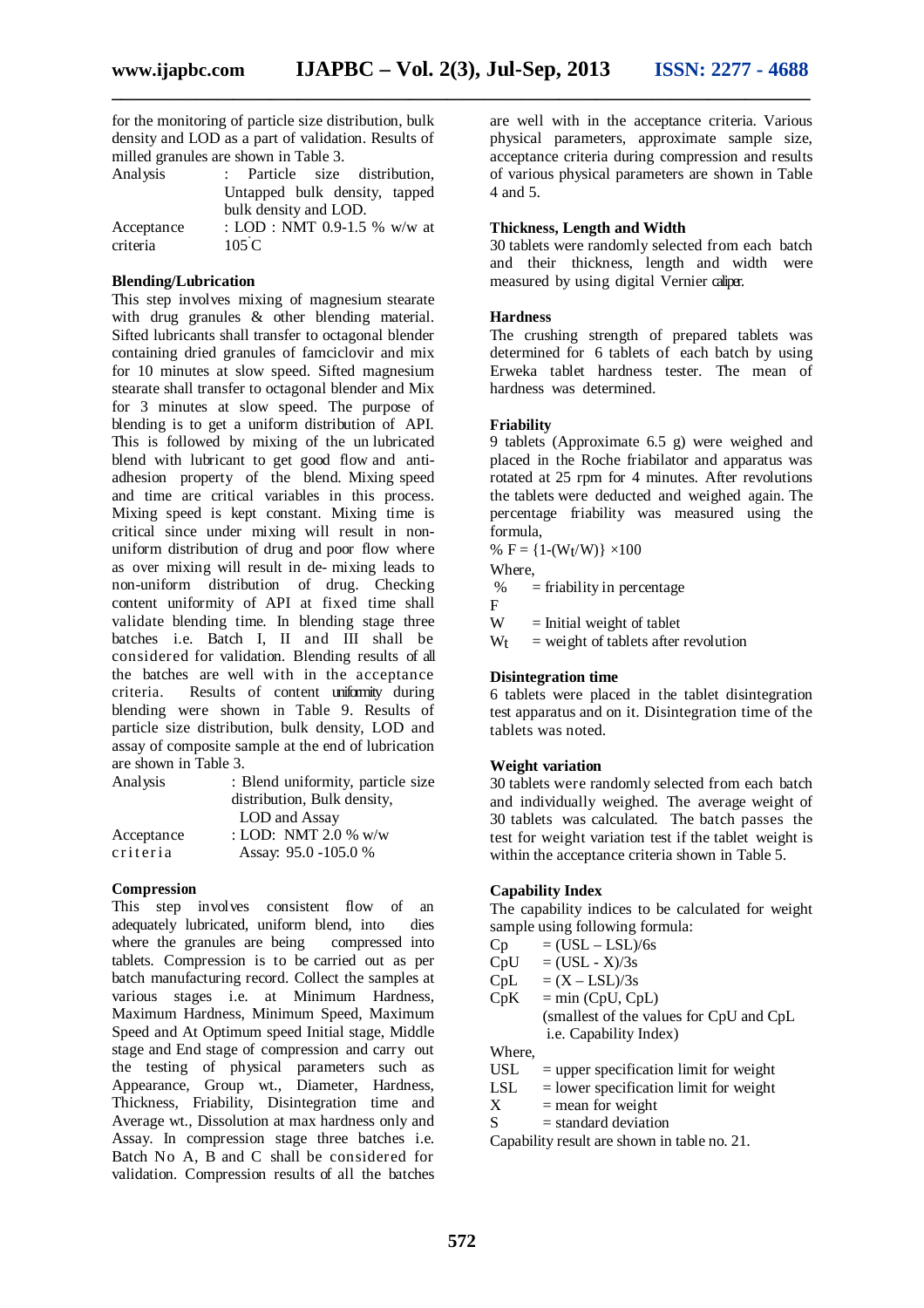#### **Dissolution**

Medium: water; 900 mL Apparatus 2: 50 rpm Time: 30 minutes Procedure

Pour 900 mL of dissolution medium in each vessel. Allow sufficient time for the dissolution medium to equilibrate at 37°C±0.5°C. Adjust stirring element speed to 50 rpm. Immerse the paddle in the dissolution medium so that there is a distance of  $2.5 \text{ cm} \pm 0.2 \text{ cm}$ between the bottom of the paddle and inside bottom of the vessel. Put tablet in each of the vessels taking care to exclude air bubbles from the surface of the dosage form unit. Start the apparatus.

At the end of the specified time, withdraw 10 mL aliquot from a zone midway between the surface of the dissolution medium and the top of the rotating paddle and filter through 0.45 um nylon filter (25 mm). Discard first 2 mL of the filtrate. Dilute 5 mL of the filtrate to 100 mL with diluent, mix. and analyse on HPLC

Tolerance

Not less than 80 (Q) % of the labeled amount of  $C_{14}H_{19}N_5O_4$  is dissolved in 30 minutes.

Uniformity of dosage units meet the requirements.

The results are shown in Table 5.

#### **Assay**

Weigh 20 tablets and determine the average weight. Weigh accurately and transfer intact tablets equivalent to about 2000 mg of Famciclovir to a 1000 mL volumetric flask. Add about 200 mL of diluent and sonicate for 5 min to disperse the tablets. Add about 500 L of diluent and sonicate for 10 min with intermittent shaking. Dilute to volume with diluent, mix. Filter the solution through 0.45 m nylon filter (25 mm), discarding first 2 mL of the filtrate. Dilute 5 mL of the subsequent filtrate to 200 mL with diluent, mix and analyse on HPLC. The results are shown in Table 5.

#### **Coating**

This step involves consistent flow of an adequately compressed tablet , into coating pan where the compressed tablet are coated . Coating is to be carried out as per batch manufacturing record. Collect the samples at various stages i.e. at different lot and carry out the testing of physical parameters such as Appearance, Thickness, length, width, Disintegration time, group and average wt., uniformity of weight , % weight gain, Dissolution. In coating stage three batches i.e. Batch No A, B and C shall be considered for validation. Coating results of all the batches are well with in the acceptance criteria. Various physical parameters, approximate sample size, acceptance criteria during coating and results of various physical parameters are shown in Table 6–8.

#### **Thickness, Length and Width**

30 tablets were randomly selected from each l o t / batch and their thickness, length and width were measured by using digital Vernier caliper.

#### **Disintegration time**

6 tablets were placed in the tablet disintegration test apparatus and on it. Disintegration time of the tablets was noted. The result noted in table no. 8.

#### **Uniformity of weight/ Average weight/Group weight**

20 tablets were randomly selected from each lot/ batch and individually weighed. The average weight of 2.0 tablets was calculated. The batch passes the test for weight variation test if the tablet weight are within the acceptance criteria shown in Table 8.

#### **Packing**

Bulk packing is to be done as per batch packing record and involves packing of tablets in HDPE container pack . In packing stage three batches i.e. Batch I, II and III shall be considered for validation. Packing results of all the batches are well with in the acceptance criteria. Results of bulk packing were shown in Table 9.

Validated parameters:

| Bulk     |                        |  | $: 15$ to 25 container/ minute |    |
|----------|------------------------|--|--------------------------------|----|
| counting |                        |  | (Challenge on minimum          | to |
| machine  | maximum speed)         |  |                                |    |
| speed    |                        |  |                                |    |
| Tablet   | : 30 tablet/container. |  |                                |    |
| counting |                        |  |                                |    |

**Finished product analysis report is shown in Table 10.**

#### **RESULTS AND DISCUSSION**

All the results are tabulated in Table 4 - 10

The quality system regulation defines process validation by establishing objective evidence that a process consistently produces a result or product meeting its predetermined specifications. The goal of quality system is to consistently produce products that are suitable for their intended use. Process validation is a key element in assuring that these principles and goals are met.

In this study concurrent process validation was carried out for one product. In tablet dosage form,<br>critical parameters were taken up for were taken up for validation studies.

In tablet dosage form, the critical parameters are:

- $\triangleright$  Dry Mixing
- $\triangleright$  Granulation<br> $\triangleright$  Drving
- Drying
- $\triangleright$  Milling
- $\triangleright$  Blending/Lubrication
- $\triangleright$  Compression
- Coating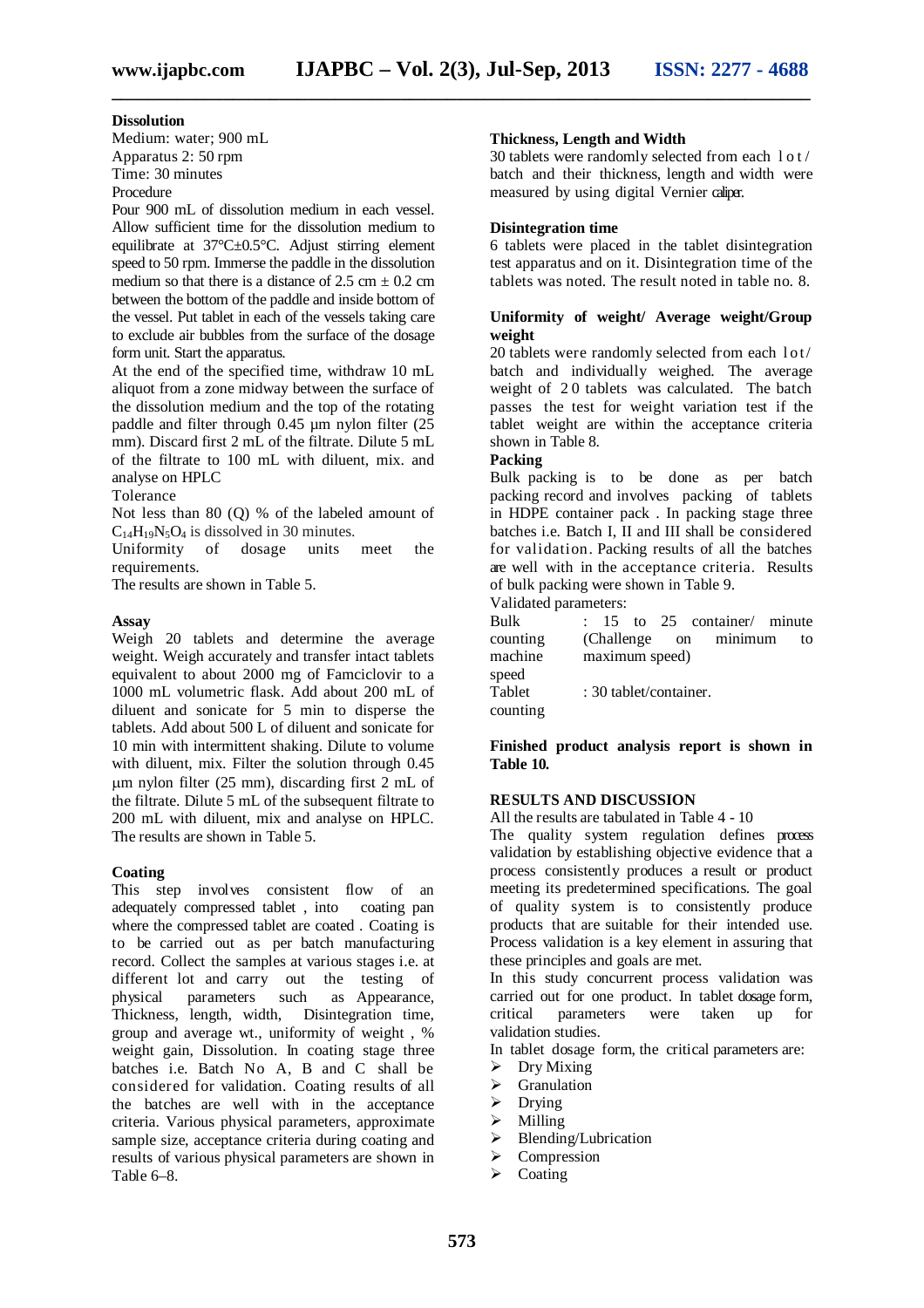#### $\triangleright$  Bulk Packing

#### **Dry mixing**

The dry-mixing step involves mixing of Famciclovir with other additives using Rapid mixer granulator. The mixing of the active ingredient depends on the mixing time.

#### **Granulation**

The granulation is to be performed using RMG. The granulation step involves converting the powder into wet dough mass. Mixing time influences the granule strength, bulk density of blend, dissolution, hardness of tablets etc. Binder solution is being used for granulation. The granulation end point is critical process and the end point of granulation shall be checked against the amperage readings of impeller of the RMG, which gives the co-relation to the granulation end point. If binding not given to the dry mixed product then granules formation is not properly.

#### **Drying**

The drying step involves drying of wet mass. Moisture in granules is important factor. If moisture is more in granules it will lead to poor flow and sticking problem. If moisture is less it will lead to capping, high friability and chipping. During drying the LOD of granules should be taken in to consideration. The inlet temperature of the FBD is controlled<br>during the drying process and the outlet during the drying process and the outlet temperature is monitored and correlated with the corresponding LOD of the granules under drying.

#### **Milling**

Dried granules were than sifted and milled on multimill. At the end of milling, composite sample was withdrawn and tested for particle size distribution, bulk density and LOD. Results obtained were found well within the limit and recorded.

#### **Blending/Lubrication**

The blending of three batches was performed and the samples at the designated locations were drawn after  $3$  minutes of blending after transferring magnesium stearate to octagonal blender for determining the blend uniformity and RSD values of famciclovir . The RSD values meet the acceptance criteria. From the analytical results it is clear that the drug distribution pattern in the blend is almost homogeneous. Hence the blending time of 3 minutes after addition of magnesium stearate as mentioned in the BMR stands was validated.

#### **Compression**

The compression for all the three batches has been validated for minimum and maximum hardness, minimum and maximum speed and at optimum speed; initial stage, middle stage and end stage of compression. The results of physical parameters like appearance, thickness, length, width, hardness, friability, disintegration time, group weight, average weight, uniformity of weight and capability index, dissolution and assay of the tablets were well within the acceptable limits. The results are comparable among all the three batches.

#### **Coating**

The coating for all the three batches has been validated and different parameter were verified such as appearance, group weight,length, width, Thickness, Disintegration time, uniformity of weight, % weight gain, Average weight, Dissolution were well within the acceptable limits. The results are comparable among all the three batches.

#### **Bulk packing**

This process involves packing of tablets in HDPE container. speed of machine, counting of tablet and leak test are critical variables. Induction sealing is required to get proper sealing, less temperature will lead to improper sealing which cause leakage and higher temperature will result in burning or spoilage of HDPE container . Leak test and counting verification are carried out to establish the above variables during bulk packing operation.

#### **CONCLUSION**

Process validation study on three consecutive batches, Batch I, II and III of Famciclovir 500 mg tablets having batch size of 112500 tablets was successfully completed and the manufacturing critical process parameters were validated of this transferred product to show that the process was under control. The study includes the validation of critical steps of manufacturing such as blending, compression and blister packing. It shall also establish the suitability of equipments and area used for the production. The all process validation batches had been manufactured and validated in full compliance with cGMP requirement.

Based on the results of the validation data, it shall be concluded that the manufacturing process consistently produces the product of predetermined quality parameters. The Process validation showed that there was no significant batch-to-batch variation and all the process variables were studied and it showed consistent and reproducible results. Therefore it can be concluded that the process stands validated and the data can be used in regulatory submission.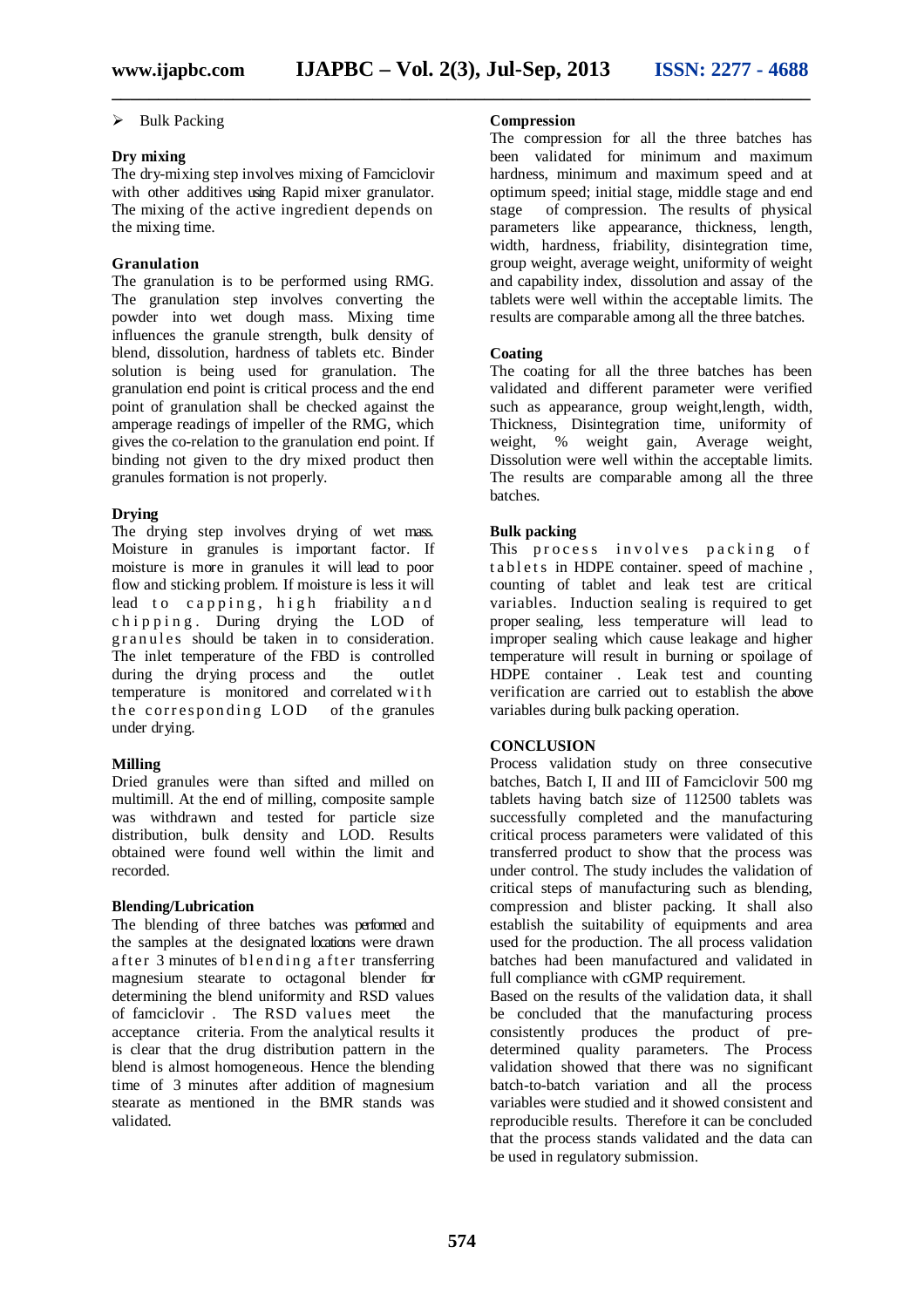| S. No.         | Ingredients                                 | <b>Function</b>      |
|----------------|---------------------------------------------|----------------------|
|                | Famciclovir                                 | API (Antiviral)      |
| $\overline{c}$ | Lactose anhydrous                           | Diluent/Filler       |
| 3              | Sodium starch glycolate                     | Disintigrating agent |
| 4              | Hydroxy propyl cellulose                    | Binder               |
| 5              | Purified water                              | Vehicle              |
| 6              | Lactose Anhydrous                           | Diluent              |
| 7              | Low-Substituted Hydroxy propyl<br>cellulose | Diluent              |
| 8              | Sodium starch glycolate                     | Lubricant, Glidant   |
| 9              | Magnesium stearate                          | Lubricant            |
| 10             | Opadry white Y-1-7000                       | Coating material     |

#### **Table 1: List of Raw materials and their Functions**

**\_\_\_\_\_\_\_\_\_\_\_\_\_\_\_\_\_\_\_\_\_\_\_\_\_\_\_\_\_\_\_\_\_\_\_\_\_\_\_\_\_\_\_\_\_\_\_\_\_\_\_\_\_\_\_\_\_\_\_\_\_\_\_\_\_\_\_\_\_\_\_\_\_\_\_**

#### **Table 2: List of Equipments and their Uses**

| S. No.           | <b>Equipment name</b>                                      | <b>Used for</b>                    |  |  |  |  |
|------------------|------------------------------------------------------------|------------------------------------|--|--|--|--|
| 1.               | Vibro sifter $(20 \#, 40 \#, 60 \#, 80 \#, 100 \#$ sieves) | Sifting of raw materials           |  |  |  |  |
| 2.               | Multimill                                                  | Milling                            |  |  |  |  |
| 3.               | Rapid mixer granulator (High shear granulator)             | Dry mixing and granulation         |  |  |  |  |
| $\overline{4}$ . | Paste kettle                                               | Preparation of paste               |  |  |  |  |
| 5.               | Mechanical stirrer                                         | Stirring                           |  |  |  |  |
| 6.               | Fluid bed dryer                                            | Drying                             |  |  |  |  |
| 7.               | Octagonal blender                                          | Blending                           |  |  |  |  |
| 8.               | Unit dose Sampler                                          | Sampling of granules               |  |  |  |  |
| 9.               | 20 station compression machine (Cadmach)                   | Compression                        |  |  |  |  |
| 10.              | Deduster                                                   | Dedusting of tablet                |  |  |  |  |
| 11.              | Metal detector                                             | Detecting metal, if any            |  |  |  |  |
| 12.              | Tablet inspection belt                                     | Inspection of tablets              |  |  |  |  |
| 13.              | Coating pan                                                | Coating                            |  |  |  |  |
| 14.              | Bulk pack machine                                          | Packing of tablets                 |  |  |  |  |
| 15.              | Analytical balance                                         | Weighing                           |  |  |  |  |
| 16.              | IR (Electronic) moisture balance analyzer                  | <b>LOD</b>                         |  |  |  |  |
| 17.              | Roche friabilator                                          | Friability                         |  |  |  |  |
| 18.              | Tablet disintegration test apparatus                       | Disintegration Time                |  |  |  |  |
| 19.              | Hardness Tester (Erweka)                                   | Hardness                           |  |  |  |  |
| 20.              | Vernier calipers                                           | Thickness, length and width        |  |  |  |  |
| 21.              | Leak test apparatus                                        | leak test                          |  |  |  |  |
| 22.              | Infra-red                                                  | Identification                     |  |  |  |  |
| 23.              | UV-visible spectrometer                                    | Identification, Dissolution, Assay |  |  |  |  |
| 24.              | High performance liquid chromatography                     | Related substances                 |  |  |  |  |

#### **Table 3: Result of granulation stage**

| <b>Result of Bulk Density (Dry Mix)</b>         |                                           |                   |                                          |                   |                                         |                                            |           |  |  |  |  |  |
|-------------------------------------------------|-------------------------------------------|-------------------|------------------------------------------|-------------------|-----------------------------------------|--------------------------------------------|-----------|--|--|--|--|--|
| Batch No.                                       | Lot                                       |                   | <b>Tapped Bulk Density (gm)</b><br>/ ml) |                   | <b>Untapped Bulk Density</b><br>(gm/ml) | LOD at $70^{\circ}$ C<br><b>IR Balance</b> |           |  |  |  |  |  |
| A                                               |                                           |                   | 0.65                                     |                   | 0.46                                    |                                            | 1.01      |  |  |  |  |  |
|                                                 | $\mathbf{I}$                              |                   | 0.64                                     |                   | 0.48                                    |                                            | 0.74      |  |  |  |  |  |
| B                                               |                                           |                   | 0.63                                     |                   | 0.48                                    |                                            | 1.33      |  |  |  |  |  |
|                                                 | $\mathbf{I}$                              |                   | 0.63                                     |                   | 0.48                                    |                                            | 1.96      |  |  |  |  |  |
| C                                               |                                           |                   |                                          |                   | 0.47                                    |                                            | 1.02      |  |  |  |  |  |
|                                                 | $\mathbf{I}$                              |                   | 0.63                                     |                   | 0.46                                    |                                            | 1.04      |  |  |  |  |  |
|                                                 | <b>Acceptance Criteria</b>                |                   |                                          |                   | For Record                              |                                            |           |  |  |  |  |  |
|                                                 | <b>Observation during Wet Granulation</b> |                   |                                          |                   |                                         |                                            |           |  |  |  |  |  |
| Operation                                       |                                           |                   | <b>RESULTS</b>                           |                   |                                         |                                            |           |  |  |  |  |  |
| <b>Mixing</b>                                   |                                           | <b>Batch No.:</b> | A                                        | <b>Batch No.:</b> | B                                       | $\mathbf C$<br><b>Batch No.:</b>           |           |  |  |  |  |  |
|                                                 |                                           | Lot-I             | $_{\rm Lot-II}$                          | Lot-I             | Lot-II                                  | Lot-I                                      | $Lot-II$  |  |  |  |  |  |
| Total amount of binder                          |                                           | $8.81 \text{ kg}$ | $8.81 \text{ kg}$                        | $8.81$ kg         | $8.81 \text{ kg}$                       | $8.80$ kg                                  | $8.79$ kg |  |  |  |  |  |
| Binder addition time                            |                                           | $01$ min          | $01$ min                                 | $01$ min          | $01$ min                                | $01$ min                                   | $01$ min  |  |  |  |  |  |
| Additional amount purified water added (if any) |                                           | $0.80 \text{ kg}$ | $0.90$ kg                                | $0.80$ kg         | $0.90$ kg                               | $0.90$ kg                                  | $0.90$ kg |  |  |  |  |  |
| Ampere reading at end                           | Agitator $(8\pm1)$                        | 8.5 A             | 8.5 A                                    | 8.5 A             | 8.5 A                                   | 8.3 A                                      | 8.2 A     |  |  |  |  |  |
| point                                           | Chopper $(4\pm 1)$                        | 4.2A              | 4.3 A                                    | 4.2A              | 4.2A                                    | 4.1 A                                      | 4.2A      |  |  |  |  |  |
| <b>Total Granulation Time</b>                   |                                           | 04 min 30         | 04 min 30                                | 04 min 30         | 04 min 30                               | 04 min 30                                  | 04 min 30 |  |  |  |  |  |
|                                                 |                                           | sec               | sec                                      | sec               | sec                                     | sec                                        | sec       |  |  |  |  |  |
|                                                 |                                           |                   | <b>Result of Loss on Drying</b>          |                   |                                         |                                            |           |  |  |  |  |  |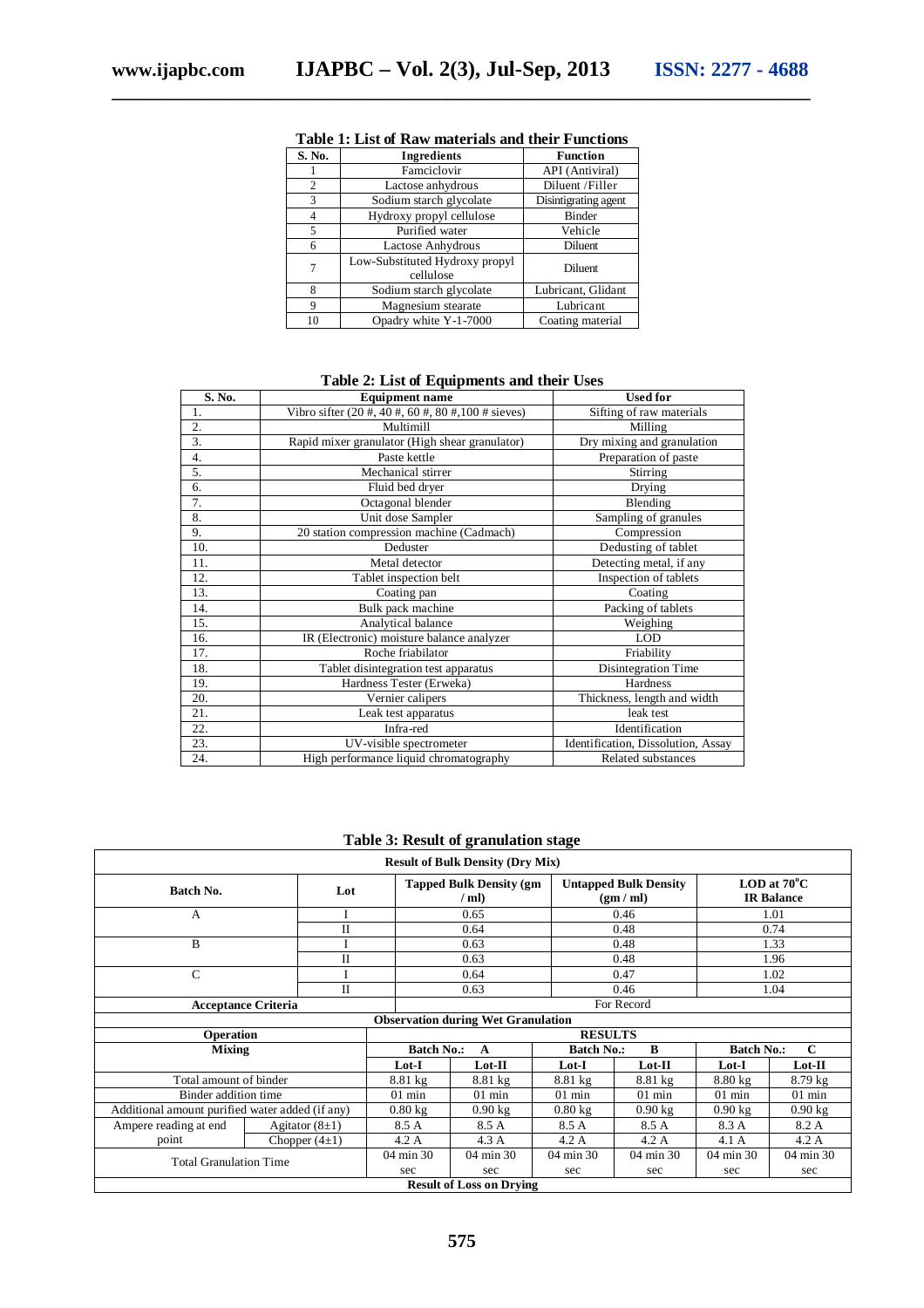**www.ijapbc.com IJAPBC – Vol. 2(3), Jul-Sep, 2013 ISSN: 2277 - 4688**

**\_\_\_\_\_\_\_\_\_\_\_\_\_\_\_\_\_\_\_\_\_\_\_\_\_\_\_\_\_\_\_\_\_\_\_\_\_\_\_\_\_\_\_\_\_\_\_\_\_\_\_\_\_\_\_\_\_\_\_\_\_\_\_\_\_\_\_\_\_\_\_\_\_\_\_**

|                        |                                       | <b>Batch A</b>                             |                             |                              |                                                                  | <b>Batch B</b>                             |                                      |                                      |                     |                                            | <b>Batch C</b>                |                                            |                             |                          |                               |
|------------------------|---------------------------------------|--------------------------------------------|-----------------------------|------------------------------|------------------------------------------------------------------|--------------------------------------------|--------------------------------------|--------------------------------------|---------------------|--------------------------------------------|-------------------------------|--------------------------------------------|-----------------------------|--------------------------|-------------------------------|
|                        |                                       |                                            | Lot I                       |                              | Lot II                                                           |                                            | Lot I                                |                                      |                     | Lot II                                     |                               |                                            | Lot I                       | Lot II                   |                               |
| Sample<br>location     | Wt Requi-red (g)                      | Wt Taken<br>$\textcircled{\scriptsize{s}}$ | $\mathcal{S}$<br>w/w<br>LOD | Wt Taken                     | $\delta^{\rm o}$<br>w/w<br>LOD<br>$\textcircled{\scriptsize{s}}$ | Wt Taken<br>$\textcircled{\scriptsize{s}}$ |                                      | $\mathcal{S}_0$<br>w/w<br>LOD        |                     | Wt Taken<br>$\textcircled{\scriptsize{s}}$ | $\mathcal{S}_0$<br>w/w<br>LOD | Wt Taken<br>$\textcircled{\scriptsize{s}}$ | $\mathcal{S}$<br>w/w<br>LOD | Wt Taken<br>$\mathbf{G}$ | $\mathcal{S}_0$<br>w/w<br>LOD |
| T1                     | $2 - 5$                               | 2.1                                        | 1.4                         | 2.0                          | 0.9                                                              | 2.0                                        |                                      | 1.2                                  |                     | 2.2                                        | 1.1                           | 2.2                                        | 1.3                         | 2.1                      | 1.2                           |
| T <sub>2</sub>         | $2 - 5$                               | 2.0                                        | 1.4                         | 2.0                          | 1.3                                                              | 2.1                                        |                                      | 1.1                                  |                     | 2.1                                        | 1.0                           | 2.1                                        | 1.4                         | 2.1                      | 1.3                           |
| M1                     | $2 - 5$                               | 2.0                                        | 1.0                         | 2.1                          | 1.0                                                              | 2.2                                        |                                      | 1.1                                  |                     | 2.3                                        | 1.2                           | 2.2                                        | 1.1                         | 2.1                      | 1.0                           |
| M <sub>2</sub>         | $2 - 5$                               | 2.1                                        | 1.3                         | 2.2                          | 1.1                                                              | 2.3                                        |                                      | 1.2                                  |                     | 2.3                                        | 1.2                           | 2.1                                        | 1.1                         | 2.1                      | 1.3                           |
| M <sub>3</sub>         | $2 - 5$                               | 2.1                                        | 1.4                         | $2.0\,$                      | 1.3                                                              | 2.1                                        |                                      | 1.1                                  |                     | 2.3                                        | 1.0                           | 2.1                                        | 1.3                         | 2.0                      | 1.2                           |
| $\mathbf{B}1$          | $2 - 5$                               | 2.1                                        | 1.2                         | 2.1                          | 1.1                                                              | 2.1                                        |                                      | 1.3                                  |                     | 2.1                                        | 1.0                           | 2.1                                        | 1.1                         | 2.0                      | $1.0\,$                       |
| $\overline{B2}$        | $2 - 5$                               | $\overline{2.1}$                           | 1.3                         | 2.0                          | 1.0<br><b>Result of Milling - Particle size distribution</b>     | 2.1                                        |                                      | 1.4                                  |                     | 2.1                                        | 1.1                           | 2.1                                        | 1.4                         | 2.4                      | 1.2                           |
| <b>Sieve Size</b>      |                                       |                                            | <b>Acceptance Criteria</b>  |                              |                                                                  |                                            |                                      |                                      |                     | % w/w Retention                            |                               |                                            |                             |                          |                               |
|                        |                                       |                                            |                             |                              |                                                                  | <b>Batch A</b>                             |                                      |                                      |                     | <b>Batch B</b>                             |                               |                                            |                             | <b>Batch C</b>           |                               |
|                        |                                       |                                            |                             |                              | Lot I                                                            |                                            | Lot II                               |                                      | Lot I               |                                            | Lot $\rm II$                  |                                            | Lot I                       |                          | Lot $\Pi$                     |
| 20 # Passed through    |                                       |                                            | <b>NLT 95%</b>              |                              | 99.34                                                            |                                            | 99.43                                |                                      | 98.24               |                                            | 98.58                         |                                            | 98.95                       |                          | 99.07                         |
| $60$ # (Retention)     |                                       |                                            | NLT 25 % TO NMT<br>60 %     |                              | 42.55                                                            |                                            | 42.67                                |                                      | 47.38               |                                            | 46.93                         |                                            | 36.55                       |                          | 39.51                         |
| 100 # Passed through   |                                       |                                            | NMT 60 %                    |                              | 34.30                                                            |                                            | 33.50                                |                                      | 35.28               |                                            | 33.94                         |                                            | 46.60                       |                          | 44.04                         |
|                        |                                       |                                            |                             |                              | Milling - Bulk density and LOD                                   |                                            |                                      |                                      |                     |                                            |                               |                                            |                             |                          |                               |
| <b>Batch</b>           | LOT                                   |                                            |                             |                              | Untapped bulk density (g/mL)                                     |                                            |                                      |                                      |                     | Tapped bulk density (g/mL)                 |                               |                                            |                             | LOD $(\% w/w)$           |                               |
| A                      | I                                     |                                            |                             |                              | $0.61$ gm/ml                                                     |                                            |                                      |                                      | $0.43$ gm/ml        |                                            |                               |                                            |                             | 1.38                     |                               |
|                        | $\mathbf{I}$                          |                                            |                             |                              | $0.61$ gm/ml                                                     |                                            | $0.41$ gm/ml<br>$0.45$ gm/ml         |                                      |                     |                                            |                               |                                            |                             | 1.12                     |                               |
| B                      | $\mathbf I$<br>$\mathbf{I}\mathbf{I}$ |                                            |                             | $0.61$ gm/ml<br>$0.61$ gm/ml |                                                                  |                                            |                                      |                                      | $0.45$ gm/ml        |                                            |                               |                                            |                             | 1.06<br>1.26             |                               |
| $\mathbf C$            | $\bf I$                               |                                            |                             | $0.61$ gm/ml                 |                                                                  |                                            |                                      |                                      | $0.43$ gm/ml        |                                            |                               |                                            |                             | 1.22                     |                               |
|                        | $\mathbf{II}$                         |                                            |                             |                              | $0.63$ gm/ml                                                     |                                            |                                      |                                      | $0.42$ gm/ml        |                                            |                               |                                            |                             | 1.28                     |                               |
|                        | <b>Acceptance Criteria</b>            |                                            |                             |                              | To Record                                                        |                                            |                                      |                                      | To Record           |                                            |                               |                                            |                             | $(0.9-1.5 %$ w/w)        |                               |
|                        |                                       |                                            |                             |                              | <b>Result of Lubrication - Content uniformity</b>                |                                            |                                      |                                      |                     |                                            |                               |                                            |                             |                          |                               |
| <b>Sample</b>          |                                       |                                            | <b>Batch A</b><br>3 min     |                              |                                                                  |                                            |                                      | <b>Batch B</b>                       |                     |                                            |                               |                                            | <b>Batch C</b><br>3 min     |                          |                               |
|                        |                                       | Weight taken (g)                           |                             | % Assay                      |                                                                  |                                            | 3 min<br>Weight taken (g)<br>% Assay |                                      |                     |                                            |                               | Weight taken (g)                           |                             |                          | % Assay                       |
| T1                     |                                       | 1.548                                      |                             | 98.4                         |                                                                  | 1.600                                      |                                      |                                      |                     | 99.3                                       |                               | 1.642                                      |                             | 99.5                     |                               |
| T2                     |                                       | 1.547                                      |                             | 98.1                         |                                                                  | 1.630                                      |                                      |                                      |                     | 99.3                                       | 1.629                         |                                            |                             | 98.9                     |                               |
| <b>T3</b>              |                                       | 1.519                                      |                             | 98.2                         |                                                                  | 1.632                                      |                                      |                                      |                     | 98.1                                       |                               | 1.653                                      |                             |                          | 99.0                          |
| <b>T4</b><br>M1        |                                       | 1.532<br>1.536                             |                             | 98.5<br>97.7                 |                                                                  | 1.614<br>1.646                             |                                      |                                      |                     | 98.6<br>98.5                               |                               | 1.653<br>1.651                             |                             | 99.3                     | 98.9                          |
| M <sub>2</sub>         |                                       | 1.544                                      |                             | 98.0                         |                                                                  | 1.659                                      |                                      |                                      |                     | 99.5                                       |                               | 1.640                                      |                             | 99.4                     |                               |
| M3                     |                                       | 1.548                                      |                             | 98.3                         |                                                                  | 1.652                                      |                                      |                                      |                     | 98.2                                       |                               | 1.672                                      |                             |                          | 98.8                          |
| B1                     |                                       | 1.537                                      |                             | 97.8                         |                                                                  | 1.619                                      |                                      |                                      |                     | 98.0                                       |                               | 1.655                                      |                             | 98.3                     |                               |
| B2                     |                                       | 1.545<br>1.542                             |                             | 97.0<br>98.3                 |                                                                  | 1.626                                      |                                      |                                      |                     | 97.8<br>97.9                               |                               | 1.686                                      |                             | 98.5                     | 98.6                          |
| B <sub>3</sub><br>Mean |                                       |                                            |                             | 98.0                         |                                                                  | 1.655                                      |                                      |                                      |                     | 98.5                                       |                               | 1.675                                      |                             | 98.9                     |                               |
| <b>RSD</b>             |                                       |                                            |                             | 0.46                         |                                                                  |                                            |                                      |                                      |                     | 0.65                                       |                               |                                            |                             |                          | 0.40                          |
|                        |                                       |                                            |                             |                              | Lubrication - particle size distribution                         |                                            |                                      |                                      |                     |                                            |                               |                                            |                             |                          |                               |
| <b>Sieve Size</b>      |                                       |                                            | <b>Acceptance Criteria</b>  |                              |                                                                  |                                            |                                      |                                      |                     | % w/w Retention                            |                               |                                            |                             |                          |                               |
|                        |                                       |                                            | For record                  |                              |                                                                  | <b>Batch A</b>                             |                                      |                                      |                     | <b>Batch B</b>                             |                               |                                            |                             | <b>Batch C</b>           |                               |
| 60#                    |                                       |                                            |                             |                              |                                                                  | 29.41<br>22.27                             |                                      |                                      |                     | 32.79<br>20.16                             |                               |                                            |                             | 32.46<br>20.36           |                               |
| 100#                   |                                       |                                            |                             |                              | Lubrication - Bulk density, LOD and Assay                        |                                            |                                      |                                      |                     |                                            |                               |                                            |                             |                          |                               |
| <b>Batch</b>           |                                       | <b>Sample</b>                              |                             |                              | <b>Untapped bulk density</b><br>(g/ml)                           |                                            |                                      | <b>Tapped bulk density</b><br>(g/ml) |                     | <b>LOD</b>                                 | (% w/w)                       |                                            | (%)<br>Assay                |                          |                               |
| A                      |                                       | Composite                                  |                             |                              | 0.50                                                             |                                            |                                      | 0.68                                 |                     |                                            | 0.50                          |                                            |                             | 98.6                     |                               |
| B                      |                                       |                                            |                             |                              | 0.50                                                             |                                            |                                      | 0.68                                 |                     |                                            | 0.67                          |                                            |                             | 98.1                     |                               |
| $\mathbf C$            |                                       |                                            |                             |                              | 0.48                                                             |                                            |                                      | 0.68                                 |                     |                                            | 0.45                          |                                            |                             | 98.1                     |                               |
| Acceptance<br>Criteria |                                       |                                            |                             |                              | To record                                                        |                                            |                                      | To record                            | (NMT 2.0 %)<br>w/w) |                                            |                               |                                            | For information only        |                          |                               |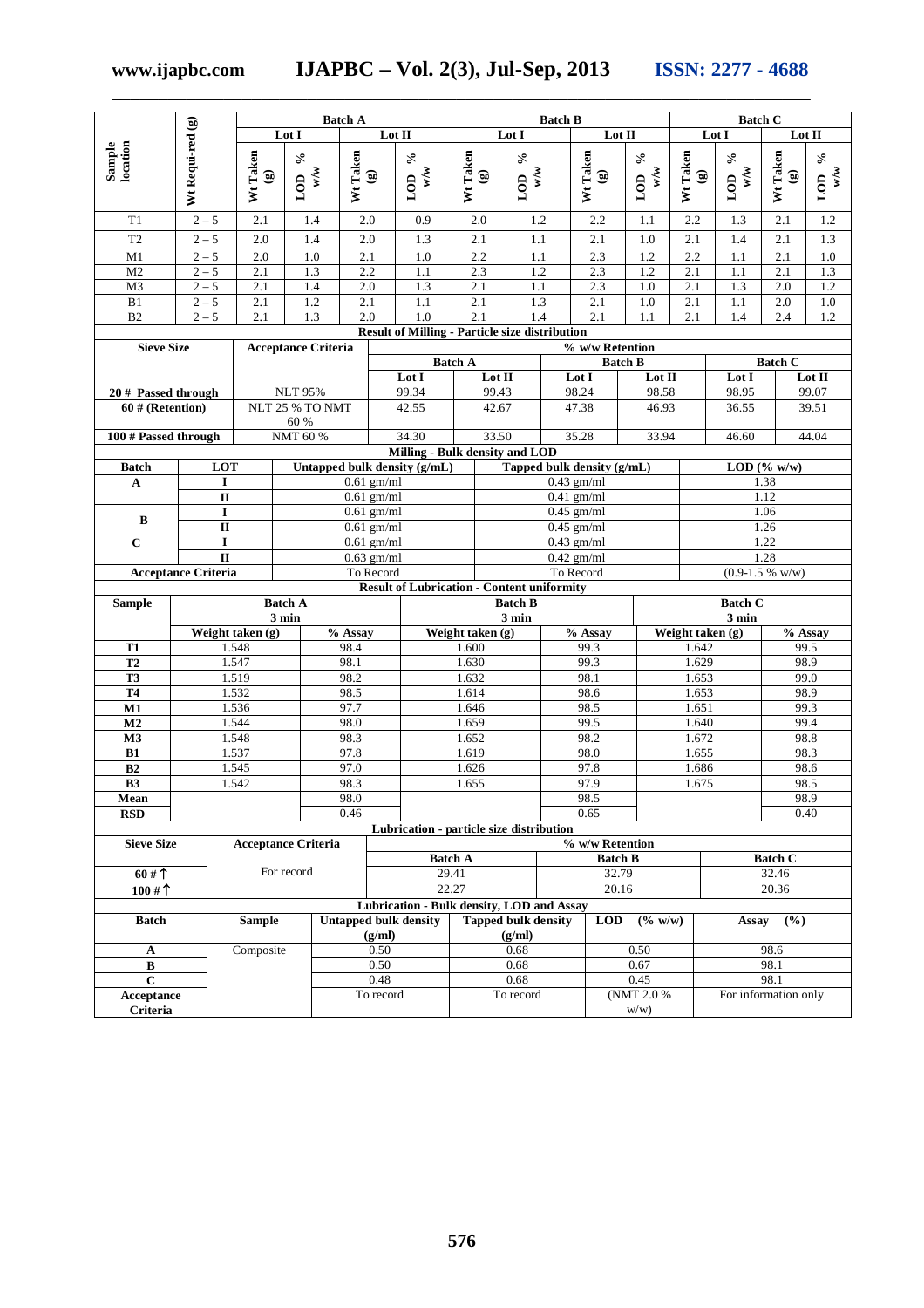| S. No.         | <b>Individual In-process Test</b><br><b>Parameter</b> | Approximate sample<br>size  | Acceptance criteria                                                                                                             |
|----------------|-------------------------------------------------------|-----------------------------|---------------------------------------------------------------------------------------------------------------------------------|
| 1              | Appearance                                            | 30 tablets                  | White to off white, oval shaped,<br>biconvex uncoated tablets engraved<br>with "ML 72 " on one side and plain on<br>other side. |
| $\overline{c}$ | Thickness                                             | 30 tablets                  | $5.50$ mm $+ 0.20$ mm<br>$(5.30 \text{ mm} - 5.70 \text{ mm})$                                                                  |
| 3              | Length                                                | 30 tablets                  | $18.00$ mm $\pm$ 0.20 mm                                                                                                        |
|                | Width                                                 | 30 tablets                  | $8.50$ mm $\pm$ 0.20 mm                                                                                                         |
| 4              | Hardness                                              | 6 tablets                   | $170 \pm 50$ N $(120 - 220$ N)                                                                                                  |
| 5              | Friability                                            | 9 tablets (Approx. $6.5$ g) | NMT $1.0\%$ w/w                                                                                                                 |
| 6              | Disintegration time                                   | 6 tablets                   | NMT 15 minutes                                                                                                                  |
| 7              | Weight of 30 tablets (Group)<br>weight)               | 30 tablets                  | $19.80 g + 2.0 %$<br>$(19.40 g - 20.20 g)$                                                                                      |
| 8              | Average weight                                        | 30 tablets                  | 660.0 mg + 2.0 %<br>$(646.8 \text{ mg} - 673.2 \text{ mg})$                                                                     |
| 9              | Uniformity of weight                                  | 30 tablets                  | 660.0 mg $\pm$ 5.0 %<br>$(627.0 \text{ mg} - 693.0 \text{ mg})$                                                                 |
| 10             | Capability index                                      | 30 tablets                  | Not less than 1.33                                                                                                              |

#### **Table 4: Various Physical parameters, Approximate sample size and Acceptance criteria during compression**

#### **Table 5.0: Result of compression stage Result of Thickness**

| Thickness (mm)               |                          |                  |                |                   |                 |       |                 |                     |                  |                   |       |  |
|------------------------------|--------------------------|------------------|----------------|-------------------|-----------------|-------|-----------------|---------------------|------------------|-------------------|-------|--|
|                              |                          |                  |                |                   | <b>Batch I</b>  |       |                 | <b>Batch II</b>     |                  | <b>Batch III</b>  |       |  |
|                              | <b>Stage of Sampling</b> |                  |                | Min               | <b>Max</b>      |       |                 | Min                 | Max              | Min               | Max   |  |
|                              | <b>Minimum Hardness</b>  |                  |                | $\overline{5.51}$ | 5.62            |       |                 | 5.52                | 5.65             | $\overline{5.50}$ | 5.64  |  |
|                              | <b>Maximum Hardness</b>  |                  |                | 5.49              | 5.56            |       |                 | 5.42                | 5.55             | 5.47              | 5.52  |  |
|                              | Minimum Speed            |                  |                | 5.50              | 5.65            |       |                 | 5.49                | 5.60             | 5.51              | 5.58  |  |
|                              | Maximum Speed            |                  |                | 5.54              | 5.62            |       |                 | 5.53                | 5.60             | 5.51              | 5.60  |  |
| Initial stage                |                          |                  |                | 5.55              | 5.62            |       |                 | 5.50                | 5.55             | 5.56              | 5.64  |  |
| Middle stage                 |                          |                  |                | 5.51              | 5.60            |       |                 | 5.50                | 5.55             | 5.52              | 5.65  |  |
| End stage                    |                          |                  |                | 5.50              | 5.58            |       |                 | 5.49                | 5.54             | 5.55              | 5.61  |  |
| Result of Friability (% w/w) |                          |                  |                |                   |                 |       |                 |                     |                  |                   |       |  |
|                              | <b>Stage of Sampling</b> |                  |                |                   | <b>Batch I</b>  |       |                 | <b>Batch II</b>     |                  | <b>Batch III</b>  |       |  |
|                              | <b>Minimum Hardness</b>  |                  |                |                   | 0.14            |       |                 | 0.09                |                  | 0.31              |       |  |
|                              | <b>Maximum Hardness</b>  |                  |                |                   | 0.09            |       |                 | 0.10                |                  | 0.12              |       |  |
|                              | Minimum Speed            |                  |                |                   | 0.21            |       |                 | 0.24                |                  | 0.23              |       |  |
|                              | Maximum Speed            |                  |                |                   | 0.09            |       |                 | 0.13                |                  | 0.14              |       |  |
| Initial stage                |                          |                  | At Optimum     |                   | 0.20            |       |                 | 0.21                |                  | 0.27              |       |  |
| Middle stage                 |                          |                  | Speed          |                   | 0.21            |       |                 | 0.17                |                  | 0.20              |       |  |
| End stage                    |                          |                  |                |                   | 0.26            |       |                 | 0.17                |                  | 0.15              |       |  |
| <b>Length and Width</b>      |                          |                  |                |                   |                 |       |                 |                     |                  |                   |       |  |
| <b>Stage of Sampling</b>     |                          | <b>Parameter</b> | <b>Batch I</b> |                   |                 |       | <b>Batch II</b> |                     | <b>Batch III</b> |                   |       |  |
|                              |                          |                  |                |                   | Min             | Max   |                 | Min                 | Max              | Min               | Max   |  |
|                              | <b>Minimum Hardness</b>  |                  |                | Length            | 18.01           | 18.05 |                 | 18.00               | 18.05            | 18.02             | 18.04 |  |
|                              |                          |                  |                | Width             | 8.51            | 8.55  |                 | 8.50                | 8.54             | 8.51              | 8.54  |  |
|                              | Maximum Hardness         |                  |                | Length            | 18.00           | 18.03 |                 | 18.01               | 18.04            | 18.01             | 18.05 |  |
|                              |                          |                  |                | Width             | 8.50            | 8.54  |                 | 8.51                | 8.55             | 8.50              | 8.53  |  |
|                              | Minimum Speed            |                  |                | Length            | 18.01           | 18.04 |                 | 18.00               | 18.03            | 18.00             | 18.03 |  |
|                              |                          |                  |                | Width             | 8.51            | 8.55  |                 | 8.50                | 8.53             | 8.51              | 8.54  |  |
|                              | Maximum Speed            |                  |                | Length            | 18.00           | 18.04 |                 | 18.00               | 18.05            | 18.00             | 18.03 |  |
|                              |                          |                  |                | Width             | 8.50            | 8.54  |                 | 8.51                | 8.53             | 8.51              | 8.55  |  |
| Initial stage                |                          |                  |                | Length            | 18.01           | 18.03 |                 | 18.00               | 18.04            | 18.00             | 18.05 |  |
|                              |                          |                  |                | Width             | 8.51            | 8.53  |                 | 8.50                | 8.55             | 8.50              | 8.54  |  |
| Middle                       | At Optimum               |                  |                | Length            | 18.00           | 18.04 |                 | 18.01               | 18.05            | 18.01             | 18.04 |  |
| stage                        | speed                    |                  |                | Width             | 8.51            | 8.55  |                 | 8.51                | 8.54             | 8.50              | 8.53  |  |
| End stage                    |                          |                  |                | Length            | 18.01           | 18.05 |                 | 18.00               | 18.04            | 18.00             | 18.05 |  |
|                              |                          |                  |                | Width             | 8.50            | 8.53  |                 | 8.51                | 8.55             | 8.50              | 8.54  |  |
|                              |                          |                  |                |                   | <b>Hardness</b> |       |                 |                     |                  |                   |       |  |
|                              | <b>Stage of Sampling</b> |                  |                |                   |                 |       |                 | Hardness $(Kg/cm2)$ |                  |                   | Mean  |  |
|                              |                          |                  |                |                   | <b>Batch I</b>  |       |                 |                     |                  |                   |       |  |
|                              | <b>Minimum Hardness</b>  |                  |                | 133               | 130             | 139   |                 | 131                 | 140              | 132               | 134   |  |
|                              | <b>Maximum Hardness</b>  |                  |                | 200               | 186             |       | 190             | 185                 | 179              | 180               | 187   |  |
|                              | Minimum Speed            |                  |                | 155               | 160             |       | 159             | 152                 | 151              | 150               | 155   |  |
|                              | Maximum Speed            |                  |                | 166               | 162             |       | 160             | 157                 | 155              | 153               | 159   |  |

**577**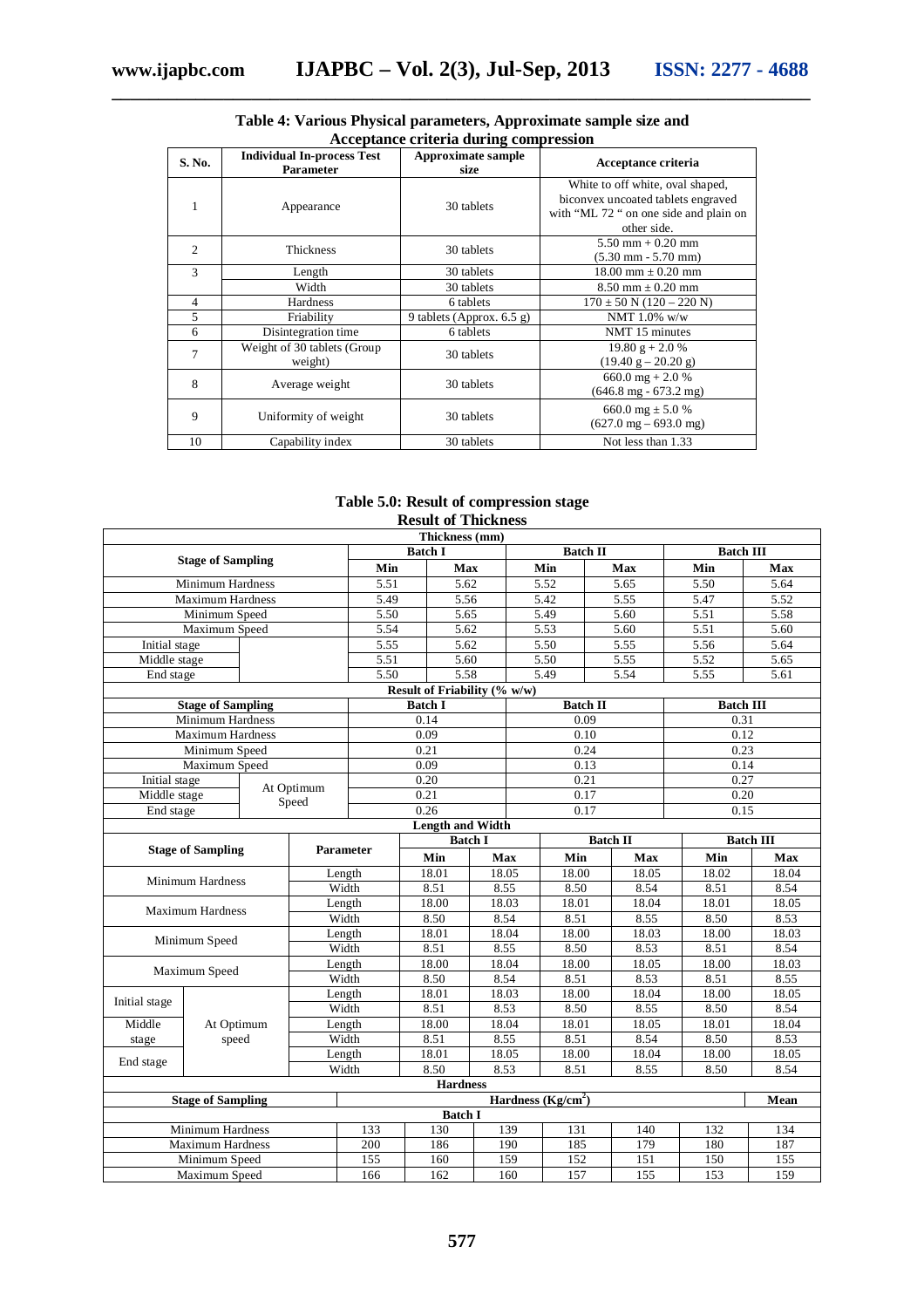**www.ijapbc.com IJAPBC – Vol. 2(3), Jul-Sep, 2013 ISSN: 2277 - 4688**

| Initial stage                            |                                              |        |                     | 157              | 160                              |                      | 162        | 163                                                                         | 159              |            | 158                            | 160        |  |
|------------------------------------------|----------------------------------------------|--------|---------------------|------------------|----------------------------------|----------------------|------------|-----------------------------------------------------------------------------|------------------|------------|--------------------------------|------------|--|
| Middle stage                             |                                              |        | At Optimum          | 160              | 158                              |                      | 155        | 153                                                                         | 166              |            | 167                            | 160        |  |
| End stage                                |                                              |        | speed               | 153              | 156                              |                      | 157        | 169                                                                         | 160              | 158<br>159 |                                |            |  |
|                                          |                                              |        |                     |                  |                                  | <b>Batch II</b>      |            |                                                                             |                  |            |                                |            |  |
|                                          | <b>Minimum Hardness</b>                      |        |                     | 129              | 131                              |                      | 130        | 140                                                                         | 135              |            | 130                            | 133        |  |
|                                          | <b>Maximum Hardness</b><br>Minimum Speed     |        |                     | 189              | 190<br>159                       |                      | 196        | 188                                                                         | 185              |            | 192<br>158                     | 190        |  |
|                                          | Maximum Speed                                |        |                     | 165<br>158       | 162                              |                      | 162<br>160 | 168<br>159                                                                  | 166<br>161       |            | 160                            | 163<br>160 |  |
| Initial stage                            |                                              |        |                     | 163              | 169                              |                      | 170        | 168                                                                         | 167              |            | 166                            | 167        |  |
| Middle stage                             |                                              |        | At Optimum          | 160              | 163                              |                      | 164        | 159                                                                         | 162              |            | 163                            | 162        |  |
| End stage                                |                                              |        | speed               | 168              | 159                              |                      | 162        | 160                                                                         | 163              |            | 158                            | 162        |  |
|                                          |                                              |        |                     | 127              |                                  | <b>Batch III</b>     |            |                                                                             |                  |            |                                |            |  |
|                                          | <b>Minimum Hardness</b>                      |        |                     |                  | 138                              |                      | 140        | 132                                                                         | 129              |            | 133                            | 133        |  |
| <b>Maximum Hardness</b><br>Minimum Speed |                                              |        |                     | 187<br>155       | 183<br>160                       |                      | 181<br>159 | 190<br>162                                                                  | 179<br>163       |            | 177<br>160                     | 183<br>160 |  |
|                                          | Maximum Speed                                |        |                     | 166              | 169                              |                      | 159        | 170                                                                         | 161              |            | 168                            | 166        |  |
| Initial stage                            |                                              |        |                     | $16\overline{8}$ | 163                              |                      | 158        | 154                                                                         | $16\overline{5}$ |            | 170                            | 163        |  |
| Middle stage                             |                                              |        | At Optimum          | 172              | 158                              |                      | 165        | 161                                                                         | 169              |            | 161                            | 164        |  |
| End stage                                |                                              |        | speed               | 160              | 163                              |                      | 172        | 169                                                                         | 170              |            | 165                            | 167        |  |
|                                          |                                              |        |                     |                  |                                  |                      |            | Result of Disintegration time (minutes, determined at $37^{\circ}$ C ± 2°C) |                  |            |                                |            |  |
|                                          | <b>Stage of Sampling</b>                     |        |                     |                  | <b>Batch I</b>                   |                      |            | <b>Batch II</b>                                                             |                  |            | <b>Batch III</b>               |            |  |
|                                          | Minimum Hardness<br><b>Maximum Hardness</b>  |        |                     |                  | 09 min 43 sec<br>10 min 30 sec   |                      |            | 09 min 40 sec<br>10 min 26 sec                                              |                  |            | 09 min 50 sec<br>10 min 24 sec |            |  |
|                                          | Minimum Speed                                |        |                     |                  | 09 min 55 sec                    |                      |            | 10 min 00 sec                                                               |                  |            | 10 min 10 sec                  |            |  |
|                                          | Maximum Speed                                |        |                     |                  | 10 min 15 sec                    |                      |            | 10 min 23 sec                                                               |                  |            | 10 min 28 sec                  |            |  |
| Initial stage                            |                                              |        |                     |                  | $10 \text{ min } 09 \text{ sec}$ |                      |            | $\overline{09}$ min 50 sec                                                  |                  |            | 10 min 26 sec                  |            |  |
| Middle stage                             |                                              |        | At Optimum<br>speed |                  | $09 \text{ min } 50 \text{ sec}$ |                      |            | 10 min 00 sec                                                               |                  |            | 10 min 19 sec                  |            |  |
| End stage                                |                                              |        |                     |                  | 09 min $40 \overline{sec}$       |                      |            | 10 min 11 sec                                                               |                  |            | 09 min 54 sec                  |            |  |
|                                          |                                              |        |                     |                  |                                  | Group weight (g)     |            |                                                                             |                  |            |                                |            |  |
|                                          | <b>Stage of Sampling</b><br>Minimum Hardness |        |                     |                  | <b>Batch I</b><br>19.924         |                      |            | <b>Batch II</b><br>19.777                                                   |                  |            | <b>Batch III</b><br>19.809     |            |  |
|                                          |                                              | 19.868 |                     |                  | 19.820                           |                      |            | 19.858                                                                      |                  |            |                                |            |  |
|                                          | <b>Maximum Hardness</b><br>Minimum Speed     |        |                     |                  | 19.818                           |                      |            | 19.814                                                                      |                  |            | 19.855                         |            |  |
|                                          | Maximum Speed                                |        |                     |                  |                                  |                      |            | 19.812                                                                      |                  |            | 19.854                         |            |  |
|                                          | Initial stage<br>At Optimum                  |        |                     |                  | 19.856                           |                      |            | 19.858                                                                      |                  |            | 19.826                         |            |  |
|                                          | Middle stage<br>speed                        |        |                     |                  | 19.888<br>19.917                 |                      |            | 19.880                                                                      |                  |            | 19.827                         |            |  |
|                                          | End stage                                    |        |                     |                  |                                  |                      |            | 19.803                                                                      |                  |            | 19.805                         |            |  |
|                                          | <b>Stage of Sampling</b>                     |        |                     |                  | <b>Batch I</b>                   | Average weight (mg)  |            | <b>Batch II</b>                                                             |                  |            | <b>Batch III</b>               |            |  |
|                                          | <b>Minimum Hardness</b>                      |        |                     |                  | 664.1                            |                      |            | 659.2                                                                       |                  |            | 660.3                          |            |  |
|                                          | <b>Maximum Hardness</b>                      |        |                     |                  | 662.3                            |                      |            | 660.7                                                                       |                  |            | 661.9                          |            |  |
|                                          | Minimum Speed                                |        |                     |                  | 660.6                            |                      |            | 660.5                                                                       |                  | 661.8      |                                |            |  |
|                                          | Maximum Speed                                |        |                     |                  | 661.6                            |                      |            | 660.4                                                                       |                  | 661.8      |                                |            |  |
| Initial stage                            |                                              |        | At Optimum          |                  | 661.9                            |                      |            | 661.9                                                                       |                  |            | 660.9                          |            |  |
| Middle stage<br>End stage                |                                              |        | speed               |                  | 662.9<br>663.9                   |                      |            | 662.7<br>660.1                                                              |                  |            | 660.9<br>660.2                 |            |  |
|                                          |                                              |        |                     |                  |                                  | Uniformity of weight |            |                                                                             |                  |            |                                |            |  |
|                                          | <b>Stage of Sampling</b>                     |        |                     |                  |                                  |                      |            | Individual weight of 30 tablets (mg)                                        |                  |            |                                |            |  |
|                                          |                                              |        |                     |                  |                                  | Batch no. A          |            |                                                                             |                  |            |                                |            |  |
|                                          |                                              |        | 662                 | 664              | 665                              | 662                  | 671        | 671                                                                         | 664              | 662        | 671                            | 659        |  |
|                                          | Minimum Hardness                             |        | 668                 | 662              | 671                              | 666                  | 668        | 664                                                                         | 657              | 660        | 668                            | 658        |  |
|                                          |                                              |        | 659<br>660          | 662<br>663       | 659<br>658                       | 666<br>659           | 663<br>660 | 664<br>664                                                                  | 661<br>662       | 660<br>662 | 666<br>661                     | 671<br>663 |  |
|                                          | Maximum Hardness                             |        | 659                 | 657              | 656                              | 659                  | 668        | 660                                                                         | 663              | 664        | 666                            | 660        |  |
|                                          |                                              |        | 656                 | 664              | 667                              | 670                  | 664        | 668                                                                         | 661              | 670        | 658                            | 666        |  |
|                                          |                                              |        | 661                 | 660              | 659                              | 661                  | 661        | 664                                                                         | 662              | 661        | 660                            | 657        |  |
|                                          | Minimum Speed                                |        | 668                 | 657              | 660                              | 662                  | 661        | 657                                                                         | 658              | 661        | 660                            | 659        |  |
|                                          |                                              |        | 661                 | 657              | 668                              | 660                  | 660        | 662                                                                         | 659              | 662        | 661                            | 659        |  |
|                                          |                                              |        | 666                 | 664              | 661                              | 661                  | 660        | 658                                                                         | 660              | 664        | 664                            | 661        |  |
|                                          | Maximum Speed                                |        | 660<br>657          | 660<br>659       | 656<br>660                       | 660<br>665           | 660<br>662 | 661<br>661                                                                  | 658<br>663       | 662<br>662 | 667<br>660                     | 664<br>671 |  |
|                                          |                                              |        | 662                 | 664              | 662                              | 661                  | 664        | 659                                                                         | 660              | 658        | 661                            | 664        |  |
| Initial                                  |                                              |        | 664                 | 661              | 659                              | 663                  | 659        | 665                                                                         | 663              | 661        | 659                            | 661        |  |
|                                          |                                              |        | 665                 | 665              | 659                              | 663                  | 662        | 663                                                                         | 662              | 661        | 662                            | 665        |  |
|                                          | At Optimum                                   |        | 658                 | 656              | 670                              | 667                  | 663        | 667                                                                         | 668              | 660        | 664                            | 666        |  |
| Middle                                   | Speed                                        |        | 659                 | 665              | 663                              | 659                  | 663        | 664                                                                         | 661              | 668        | 660                            | 664        |  |
|                                          |                                              |        | 663                 | 659              | 662                              | 662                  | 660        | 664                                                                         | 664              | 660        | 668                            | 661        |  |
|                                          |                                              |        | 671                 | 661              | 659                              | 662                  | 665        | 658                                                                         | 666              | 671        | 659                            | 662        |  |
| End                                      |                                              |        | 664                 | 668              | 666                              | 663                  | 667        | 661                                                                         | 667              | 664        | 660                            | 666        |  |
|                                          |                                              |        | 671                 | 660              | 661                              | 663                  | 670        | 662                                                                         | 664              | 664        | 665                            | 657        |  |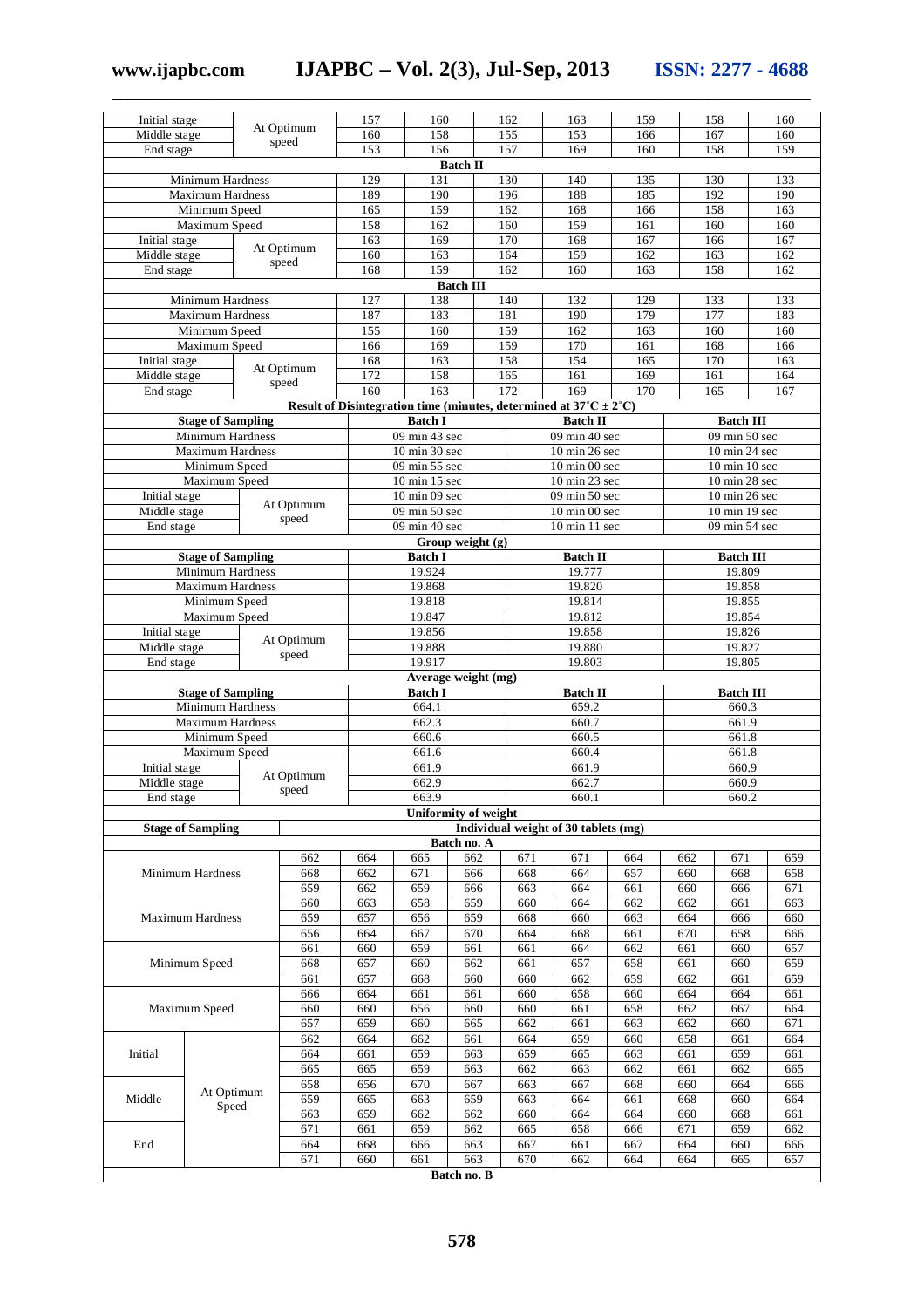**www.ijapbc.com IJAPBC – Vol. 2(3), Jul-Sep, 2013 ISSN: 2277 - 4688 \_\_\_\_\_\_\_\_\_\_\_\_\_\_\_\_\_\_\_\_\_\_\_\_\_\_\_\_\_\_\_\_\_\_\_\_\_\_\_\_\_\_\_\_\_\_\_\_\_\_\_\_\_\_\_\_\_\_\_\_\_\_\_\_\_\_\_\_\_\_\_\_\_\_\_**

|               |                          |  | 656        | 654 | 657            | 661                                 | 658 | 657             | 660 | 659                    | 652              | 665 |
|---------------|--------------------------|--|------------|-----|----------------|-------------------------------------|-----|-----------------|-----|------------------------|------------------|-----|
|               | Minimum Hardness         |  | 660        | 652 | 665            | 652                                 | 666 | 652             | 666 | 658                    | 665              | 658 |
|               |                          |  | 657        | 659 | 663            | 660                                 | 666 | 661             | 663 | 657                    | 661              | 657 |
|               |                          |  | 662        | 660 | 662            | 657                                 | 661 | 662             | 667 | 664                    | 658              | 665 |
|               | Maximum Hardness         |  | 660        | 662 | 659            | 656                                 | 657 | 661             | 664 | 657                    | 659              | 661 |
|               |                          |  | 659        | 662 | 663            | 663                                 | 657 | 661             | 660 | 662                    | 657              | 662 |
|               |                          |  | 656        | 667 | 658            | 653                                 | 662 | 661             | 669 | 658                    | 656              | 660 |
|               | Minimum Speed            |  | 661        | 653 | 667            | 664                                 | 656 | 666             | 663 | 662                    | 661              | 658 |
|               |                          |  | 660        | 663 | 663            | 658                                 | 664 | 659             | 653 | 661                    | 660              | 662 |
|               |                          |  | 665        | 661 | 659            | 656                                 | 664 | 667             | 663 | 664                    | 656              | 663 |
|               | Maximum Speed            |  | 663        | 661 | 657            | 655                                 | 660 | 655             | 666 | 660                    | 655              | 657 |
|               |                          |  | 656        | 664 | 656            | 657                                 | 663 | 667             | 661 | 661                    | 661              | 659 |
|               |                          |  | 660        | 668 | 657            | 665                                 | 661 | 662             | 660 | 657                    | 661              | 659 |
|               |                          |  | 656        | 661 | 660            | 662                                 | 660 | 662             | 664 | 659                    | 663              | 668 |
| Initial       |                          |  |            |     |                |                                     |     |                 |     |                        |                  |     |
|               |                          |  | 661        | 658 | 667            | 666                                 | 665 | 664             | 667 | 664                    | 661              | 661 |
|               | At Optimum               |  | 660        | 660 | 656            | 660                                 | 660 | 667             | 662 | 660                    | 661              | 671 |
| Middle        | Speed                    |  | 659        | 658 | 660            | 666                                 | 661 | 666             | 665 | 664                    | 662              | 666 |
|               |                          |  | 667        | 664 | 664            | 664                                 | 663 | 666             | 660 | 660                    | 664              | 664 |
|               |                          |  | 665        | 658 | 666            | 652                                 | 665 | 660             | 659 | 660                    | 657              | 659 |
| End           |                          |  | 658        | 657 | 665            | 663                                 | 668 | 656             | 654 | 657                    | 658              | 658 |
|               |                          |  | 661        | 657 | 661            | 657                                 | 668 | 659             | 663 | 664                    | 661              | 658 |
|               |                          |  |            |     |                | Batch no. C                         |     |                 |     |                        |                  |     |
|               |                          |  | 665        | 660 | 657            | 668                                 | 661 | 660             | 666 | 666                    | 664              | 658 |
|               | Minimum Hardness         |  | 659        | 665 | 657            | 659                                 | 658 | 652             | 665 | 658                    | 666              | 652 |
|               |                          |  | 657        | 654 | 656            | 657                                 | 665 | 663             | 659 | 660                    | 663              | 659 |
|               |                          |  | 660        | 660 | 660            | 663                                 | 660 | 660             | 666 | 666                    | 664              | 663 |
|               | <b>Maximum Hardness</b>  |  | 666        | 661 | 660            | 662                                 | 663 | 665             | 666 | 665                    | 661              | 660 |
|               |                          |  | 657        | 659 | 666            | 658                                 | 659 | 660             | 661 | 662                    | 664              | 661 |
|               |                          |  | 661        | 661 | 660            | 665                                 | 668 | 665             | 661 | 664                    | 656              | 654 |
|               | Minimum Speed            |  | 667        | 659 | 662            | 660                                 | 666 | 661             | 665 | 662                    | 657              | 668 |
|               |                          |  | 664        | 661 | 668            | 660                                 | 662 | 660             | 660 | 658                    | 661              | 659 |
|               |                          |  | 658        | 671 | 664            | 670                                 | 665 | 657             | 658 | 660                    | 661              | 660 |
|               | Maximum Speed            |  | 659        | 657 | 660            | 662                                 | 663 | 655             | 666 | 671                    | 664              | 659 |
|               |                          |  | 662        | 664 | 661            | 667                                 | 666 | 658             | 657 | 659                    | 660              | 660 |
|               |                          |  | 662        | 663 | 663            | 657                                 | 661 | 667             | 659 | 662                    | 660              | 662 |
|               |                          |  |            |     |                |                                     |     |                 |     |                        |                  |     |
| Initial       |                          |  | 656        | 657 | 660            | 663                                 | 657 | 662             | 667 | 661                    | 662              | 659 |
|               |                          |  | 664        | 657 | 654            | 663                                 | 662 | 658             | 657 | 661                    | 665              | 665 |
|               | At Optimum               |  | 661        | 660 | 656            | 665                                 | 667 | 658             | 663 | 660                    | 658              | 664 |
| Middle        | Speed                    |  | 659        | 665 | 664            | 664                                 | 658 | 669             | 663 | 661                    | 653              | 663 |
|               |                          |  | 656        | 654 | 658            | 660                                 | 662 | 658             | 663 | 661                    | 660              | 665 |
|               |                          |  | 656        | 656 | 663            | 664                                 | 667 | 663             | 657 | 659                    | 656              | 664 |
| End           |                          |  | 663        | 653 | 659            | 667                                 | 660 | 655             | 661 | 665                    | 661              | 661 |
|               |                          |  | 659        | 661 | 668            | 660                                 | 657 | 655             | 660 | 660                    | 655              | 660 |
|               |                          |  |            |     |                | <b>Capability Index</b>             |     |                 |     |                        |                  |     |
|               | <b>Stage of Sampling</b> |  |            |     | <b>Batch I</b> |                                     |     | <b>Batch II</b> |     |                        | <b>Batch III</b> |     |
|               | <b>Minimum Hardness</b>  |  |            |     | 2.26           |                                     |     | 2.46            |     |                        | 2.53             |     |
|               | Maximum Hardness         |  |            |     | 2.61           |                                     |     | 4.00            |     |                        | 3.91             |     |
|               | Minimum Speed            |  |            |     | 4.10           |                                     |     | 2.62            |     |                        | 2.92             |     |
|               | Maximum Speed            |  |            |     | 3.36           |                                     |     | 2.89            |     |                        | 2.44             |     |
| Initial stage |                          |  |            |     | 4.96           |                                     |     | 3.16            |     |                        | 3.29             |     |
| Middle stage  |                          |  | At Optimum |     | 2.92           |                                     |     | 3.09            |     |                        | 2.85             |     |
| End stage     |                          |  | speed      |     | 2.49           |                                     |     | 2.75            |     |                        | 2.80             |     |
|               |                          |  |            |     |                | <b>Dissolution</b>                  |     |                 |     |                        |                  |     |
| <b>Batch</b>  |                          |  |            |     |                | At Maximum Hardness - Dissolution % |     |                 |     |                        | Mean $(\% )$     |     |
| A             |                          |  | 91         | 96  | 93             |                                     | 92  | 94              | 95  |                        | 94               |     |
| $\, {\bf B}$  |                          |  | 89         | 98  | 99             |                                     | 100 | 89              |     | 96                     | 95               |     |
| $\mathbf C$   |                          |  | 96         | 98  | 97             |                                     | 98  | 94              | 96  |                        | 97               |     |
|               |                          |  |            |     |                | % Assay                             |     |                 |     |                        |                  |     |
|               | <b>Stage of Sampling</b> |  |            |     | <b>Batch A</b> |                                     |     | <b>Batch B</b>  |     |                        |                  |     |
|               | Minimum Speed            |  |            |     | 98.1           |                                     |     | 97.0            |     | <b>Batch C</b><br>97.6 |                  |     |
|               | Maximum Speed            |  |            |     | 98.9           |                                     |     | 98.8            |     |                        |                  |     |
|               |                          |  |            |     | 99.1           |                                     |     | 97.2            |     | 98.0                   |                  |     |
| Initial stage |                          |  | At Optimum |     |                |                                     |     |                 |     |                        | 97.9             |     |
| Middle stage  |                          |  | speed      |     | 98.8           |                                     |     | 98.0            |     |                        | 98.6             |     |
| End stage     |                          |  |            |     | 98.8           |                                     |     | 99.2            |     |                        | 98.3             |     |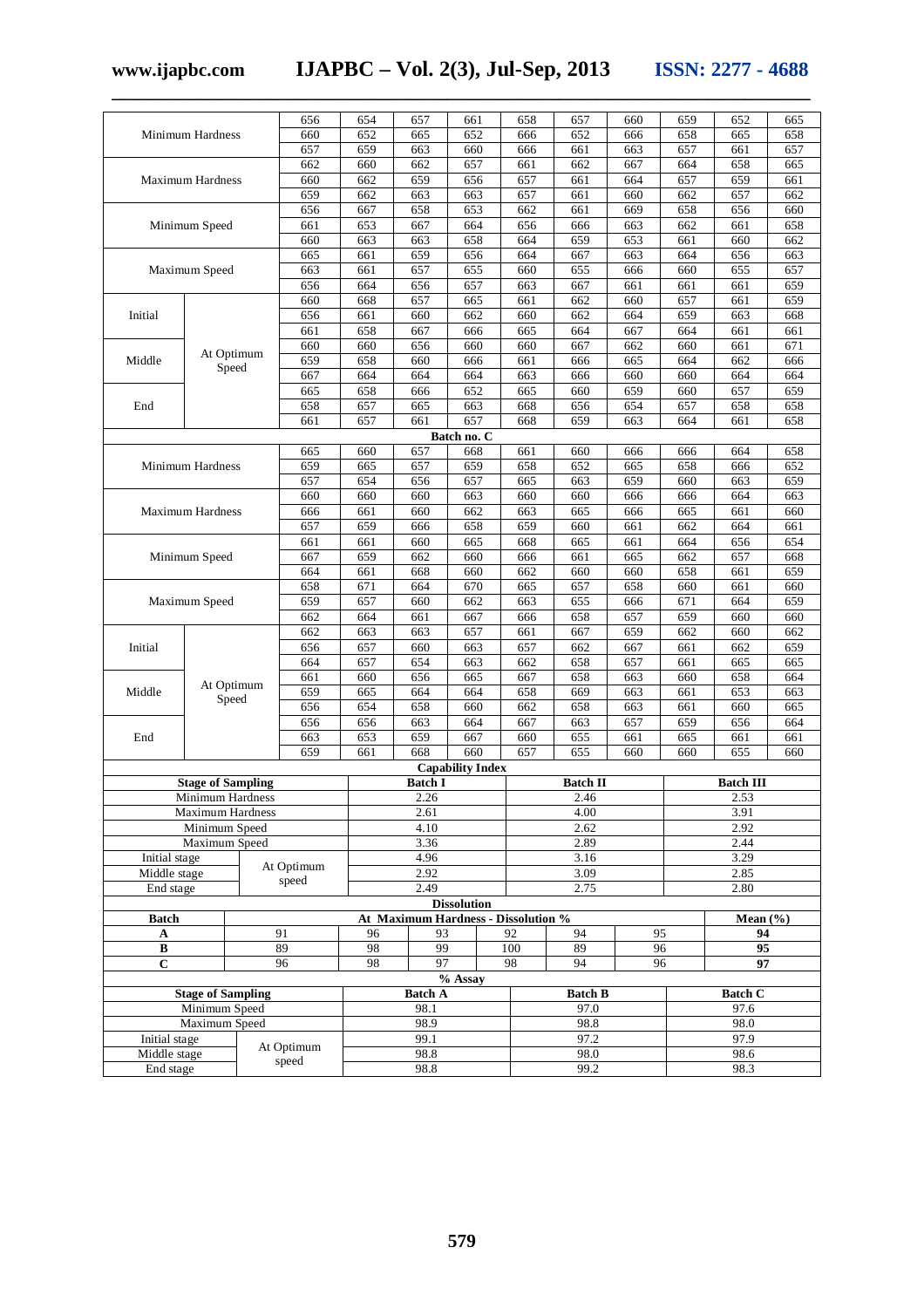| <b>Table 6: Coating Parameters</b>     |                           |                  |               |                  |               |       |                                 |  |  |
|----------------------------------------|---------------------------|------------------|---------------|------------------|---------------|-------|---------------------------------|--|--|
| <b>COATING PARAMETERS</b>              | <b>OBSERVATION</b>        |                  |               |                  |               |       |                                 |  |  |
| <b>Parameters</b>                      | <b>Specified</b>          | <b>Batch No:</b> | A             | <b>Batch No:</b> | B             |       | $\mathbf C$<br><b>Batch No:</b> |  |  |
|                                        |                           | Lot I            | Lot II        | Lot I            | Lot II        | Lot I | Lot II                          |  |  |
| Pan load $(36")$                       | Approx. 37.125 kg per lot | 35.72            | 35.72         | 35.92            | 35.93         | 36.03 | 36.02                           |  |  |
| <b>Inlet Temperature</b>               | $65 \pm 5^{\circ}$ C      | 68               | 68            | 68               | 68            | 68    | 68                              |  |  |
| <b>Exhaust Temperature</b>             | $50 \pm 5^{\circ}$ C      | 50               | 50            | 50               | 50            | 50    | 50                              |  |  |
| Pan speed                              | $1 - 10$ RPM              | 03               | 03            | 03               | 03            | 03    | 03                              |  |  |
| Peristaltic pump speed                 | $3 - 20$ RPM              | 08               | 08            | 08               | 08            | 08    | 08                              |  |  |
| Spray rate                             | $12\pm 5$ g/gun/min       | 14               | 14            | 14               | 14            | 14    | 14                              |  |  |
| Bed temperature                        | $45 \pm 5^{\circ}$ C      | 48               | 48            | 48               | 48            | 48    | 48                              |  |  |
| No of spray guns                       | 3                         | 3                | 3             | 3                | 3             | 3     | 3                               |  |  |
| Distance Between gun and Tablet<br>Bed | $22 \pm 3$ cm             | 20               | 20            | 20               | 20            | 20    | 20                              |  |  |
| Diameter of the nozzle of spray gun    | $1.2 \text{ mm}$          | 1.2              | 1.2           | 1.2              | 1.2           | 1.2   | 1.2                             |  |  |
| <b>Atomising Pressure</b>              | $3 \pm 1 \text{ kg/cm}^2$ | 3                | $\mathcal{L}$ | 3                | $\mathcal{R}$ | 3     | 3                               |  |  |

### **\_\_\_\_\_\_\_\_\_\_\_\_\_\_\_\_\_\_\_\_\_\_\_\_\_\_\_\_\_\_\_\_\_\_\_\_\_\_\_\_\_\_\_\_\_\_\_\_\_\_\_\_\_\_\_\_\_\_\_\_\_\_\_\_\_\_\_\_\_\_\_\_\_\_\_ Table 6: Coating Parameters**

#### **Table 7: INDIVIDUAL INPROCESS TEST DATA DURING COATING**

| S. No.         | <b>Parameter</b>                | <b>Specification</b>                                                                                                        |
|----------------|---------------------------------|-----------------------------------------------------------------------------------------------------------------------------|
|                | Appearance                      | White to off-white, oval shaped, biconvex film coated tablets<br>engraved with "ML 72" on one side and plain on other side. |
| $\mathfrak{D}$ | Weight of 20 tablets            | 13.464 $g \pm 2.0\%$<br>$(13.19 g - 13.73 g)$                                                                               |
| 3              | Average weight                  | $673.2 \text{ mg} + 2.0\%$<br>$(659.74 \text{ mg} - 686.66 \text{ mg})$                                                     |
| 4              | Thickness                       | $5.60$ mm $+ 0.20$ mm<br>$(5.40 \text{ mm} - 5.80 \text{ mm})$                                                              |
| 5              | Disintegration time (With Disc) | NMT 20 Minutes                                                                                                              |
| 6              | Uniformity of Weight            | 673.2 mg $\pm$ 5%<br>$(639.54 \text{ mg} - 706.86 \text{ mg})$                                                              |
|                | Length**                        | $18.10$ mm $\pm$ 0.20 mm                                                                                                    |
|                | Width**                         | $8.60$ mm $\pm$ 0.20 mm                                                                                                     |

#### **Table 8: Result at coating stage**

|                                   |                                                                                          |      | <b>Observation of appearance</b>   |                |                                  |             |               |          |             |  |
|-----------------------------------|------------------------------------------------------------------------------------------|------|------------------------------------|----------------|----------------------------------|-------------|---------------|----------|-------------|--|
| Appearance                        |                                                                                          |      |                                    |                |                                  |             |               |          |             |  |
| <b>Stage of Sampling</b>          | Batch no. A                                                                              |      |                                    |                | Batch no. B                      | Batch no. C |               |          |             |  |
|                                   | Coating $(Lot I)$                                                                        |      |                                    |                | Complies                         |             | Complies      |          | Complies    |  |
| Coating (Lot II)                  |                                                                                          |      | Complies                           |                |                                  | Complies    |               | Complies |             |  |
|                                   |                                                                                          |      |                                    |                | <b>Results of Thickness</b>      |             |               |          |             |  |
| <b>Stages of Sampling</b>         |                                                                                          |      |                                    | Thickness (mm) |                                  |             |               |          | Max         |  |
|                                   | <b>Batch No. A</b>                                                                       |      |                                    |                |                                  |             |               |          |             |  |
| Coating (Lot I)                   | 5.52                                                                                     | 5.61 | 5.63                               |                | 5.65                             | 5.66        | 5.64          | 5.52     | 5.66        |  |
| Coating (Lot II)                  | 5.60                                                                                     | 5.63 | 5.59                               |                | 5.65                             | 5.62        | 5.51          | 5.51     | 5.65        |  |
|                                   |                                                                                          |      |                                    |                | <b>Batch No. B</b>               |             |               |          |             |  |
| Coating (Lot I)                   | 5.52                                                                                     | 5.61 | 5.63                               |                | 5.64                             | 5.58        | 5.59          | 5.52     | 5.64        |  |
| Coating $(Lot II)$                | 5.60                                                                                     | 5.61 | 5.65                               |                | 5.58                             | 5.54        | 5.56          | 5.54     | 5.65        |  |
| Batch No. C                       |                                                                                          |      |                                    |                |                                  |             |               |          |             |  |
| Coating (Lot I)                   | 5.60                                                                                     | 5.64 | 5.58                               |                | 5.62                             | 5.56        | 5.59          | 5.54     | 5.64        |  |
| Coating $(Lot II)$                | 5.57                                                                                     | 5.62 | 5.63                               |                | 5.62                             | 5.65        | 5.60          | 5.57     | 5.65        |  |
|                                   |                                                                                          |      | <b>Results of Length and Width</b> |                |                                  |             |               |          |             |  |
| <b>Stage of Sampling</b>          | <b>Parameter</b>                                                                         |      | Batch no. A                        |                |                                  |             | Batch no. B   |          | Batch no. C |  |
|                                   |                                                                                          |      | Min                                |                | Max                              | Min         | Max           | Min      | Max         |  |
| Coating $(Lot I)$                 | Length                                                                                   |      | 18.08                              |                | 18.12                            | 18.09       | 18.13         | 18.10    | 18.13       |  |
|                                   | Width                                                                                    |      | 8.58                               |                | 8.62                             | 8.58        | 8.62          | 8.57     | 8.64        |  |
| Coating $(Lot II)$                | Length                                                                                   |      | 18.09                              |                | 18.13                            | 18.09       | 18.13         | 18.08    | 18.13       |  |
|                                   | Width                                                                                    |      | 8.55                               |                | 8.62                             | 8.59        | 8.64          | 8.58     | 8.63        |  |
|                                   | Results of Disintegration Time (minutes, determined at $37^{\circ}$ C $\pm 2^{\circ}$ C) |      |                                    |                |                                  |             |               |          |             |  |
| <b>Stage of Sampling</b>          |                                                                                          |      | Batch no. A                        |                | Batch no. B                      |             | Batch no. C   |          |             |  |
| Coating (Lot I)                   |                                                                                          |      | $12 \text{ min } 56 \text{ sec}$   |                | $13 \text{ min } 01 \text{ sec}$ |             | 13 min 09 sec |          |             |  |
| Coating (Lot II)                  |                                                                                          |      | 13 min 03 sec                      |                | 12 in 59 sec                     |             | 13 min 02 sec |          |             |  |
| <b>Results of Group Weight(g)</b> |                                                                                          |      |                                    |                |                                  |             |               |          |             |  |
| <b>Stage of Sampling</b>          | Batch no. A                                                                              |      |                                    | Batch no. B    |                                  | Batch no. C |               |          |             |  |
| Coating (Lot I)                   |                                                                                          |      | 13.537                             |                |                                  | 13.491      |               | 13.466   |             |  |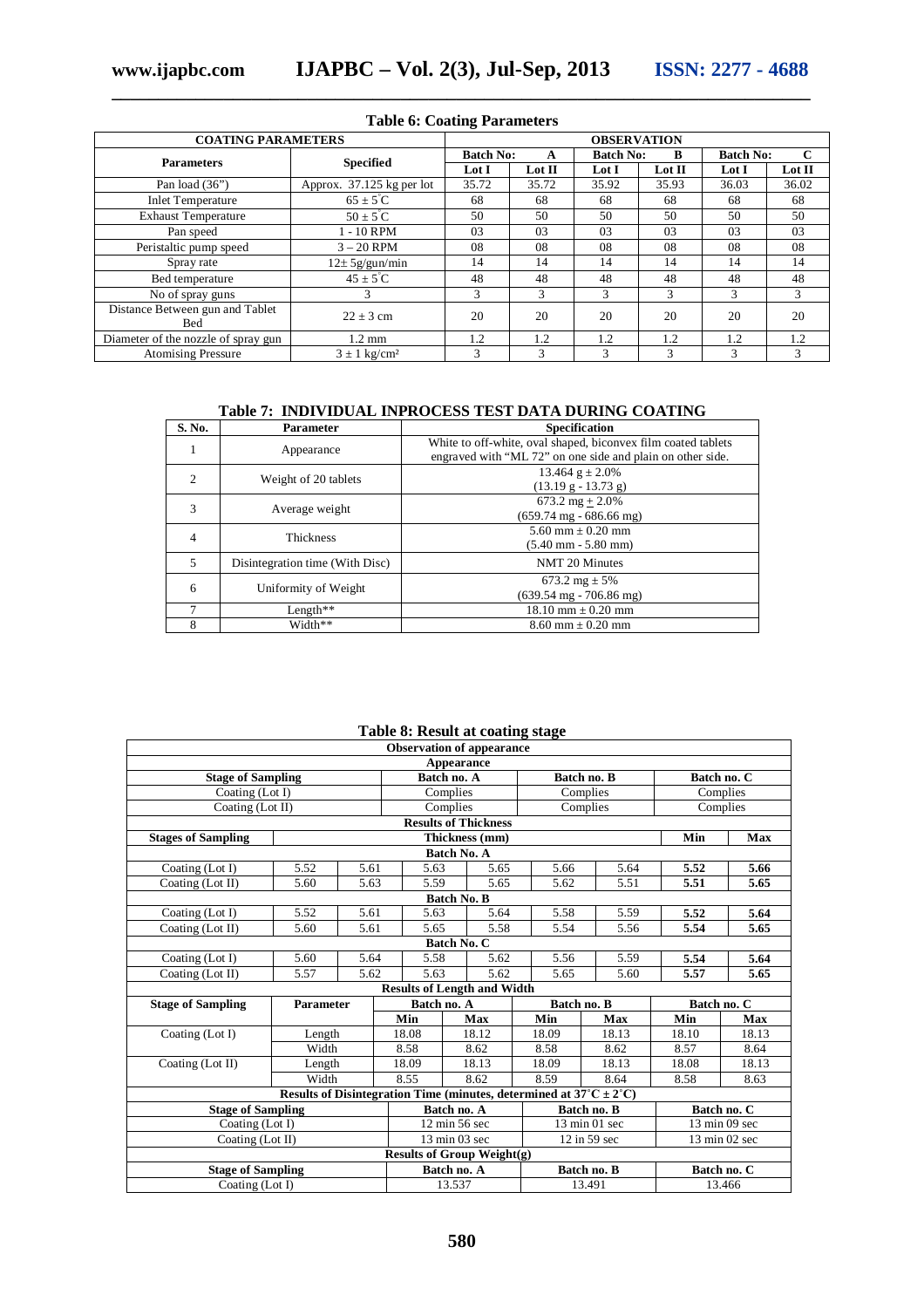**www.ijapbc.com IJAPBC – Vol. 2(3), Jul-Sep, 2013 ISSN: 2277 - 4688 \_\_\_\_\_\_\_\_\_\_\_\_\_\_\_\_\_\_\_\_\_\_\_\_\_\_\_\_\_\_\_\_\_\_\_\_\_\_\_\_\_\_\_\_\_\_\_\_\_\_\_\_\_\_\_\_\_\_\_\_\_\_\_\_\_\_\_\_\_\_\_\_\_\_\_**

| Coating (Lot II)                      |                  |                | 13.472     |       |                                        | 13.486          |                                      | 13.480   |       |                |        |
|---------------------------------------|------------------|----------------|------------|-------|----------------------------------------|-----------------|--------------------------------------|----------|-------|----------------|--------|
| <b>Results of Average Weight (mg)</b> |                  |                |            |       |                                        |                 |                                      |          |       |                |        |
| <b>Stage of Sampling</b>              |                  |                |            |       | Batch no. A                            |                 | Batch no. B                          |          |       | Batch no. C    |        |
| Coating (Lot I)                       |                  |                |            | 676.7 |                                        |                 | 674.5                                |          | 673.3 |                |        |
|                                       | Coating (Lot II) |                |            | 673.6 |                                        |                 | 674.3                                |          | 674.0 |                |        |
|                                       |                  |                |            |       | <b>Results of Uniformity of Weight</b> |                 |                                      |          |       |                |        |
| <b>Stage Of Sampling</b>              |                  |                |            |       |                                        |                 | Individual weight of 20 tablets (mg) |          |       |                |        |
| Batch no. A                           |                  |                |            |       |                                        |                 |                                      |          |       |                |        |
| Coating (Lot I)                       | 673              |                | 671        | 681   | 680                                    | 675             | 669                                  | 678      | 683   | 676            | 681    |
|                                       | 677              |                | 678        | 677   | 673                                    | 680             | 681                                  | 681      | 673   | 675            | 672    |
| Coating (Lot II)                      | 673              |                | 676        | 674   | 673                                    | 673             | 672                                  | 672      | 678   | 677            | 677    |
|                                       | 672              |                | 675        | 673   | 671                                    | 672             | 669                                  | 674      | 675   | 670            | 676    |
|                                       |                  |                |            |       | Batch no. B                            |                 |                                      |          |       |                |        |
| Coating (Lot I)                       | 673              |                | 672        | 671   | 671                                    | 678             | 679                                  | 673      | 669   | 669            | 672    |
|                                       | 677              |                | 676        | 674   | 676                                    | 674             | 679                                  | 681      | 674   | 677            | 677    |
| Coating (Lot II)                      | 671              |                | 670        | 668   | 673                                    | 675             | 673                                  | 674      | 684   | 674            | 668    |
|                                       | 669              |                | 679        | 672   | 679                                    | 677             | 678                                  | 674      | 677   | 676            | 675    |
|                                       |                  |                |            |       | Batch no. C                            |                 |                                      |          |       |                |        |
| Coating (Lot I)                       | 675              |                | 675        | 669   | 674                                    | 676             | 676                                  | 677      | 669   | 673            | 670    |
|                                       | 674              |                | 669        | 677   | 670                                    | 676             | 674                                  | 671      | 674   | 674            | 673    |
| Coating (Lot II)                      |                  | 676            | 674        | 672   | 676                                    | 669             | 672                                  | 675      | 674   | 667            | 677    |
| 679<br>670                            |                  |                | 681        | 675   | 673                                    | 679             | 670                                  | 671      | 678   | 672            |        |
|                                       |                  |                |            |       | Result % Weight Gain                   |                 |                                      |          |       |                |        |
| Sr. No.                               |                  | <b>Batch A</b> |            |       |                                        | <b>Batch B</b>  |                                      |          |       | <b>Batch C</b> |        |
|                                       | Lot I            |                | Lot II     |       | Lot I                                  |                 | Lot II                               |          | Lot I |                | Lot II |
| 1                                     | 1.93             |                | 2.23       |       | 1.63                                   |                 | 1.64                                 | 2.07     |       |                | 2.96   |
| $\overline{c}$                        | 1.19             |                | 2.96       |       | 1.79                                   |                 | 0.30                                 | 2.07     |       | 2.67           |        |
| $\mathfrak{Z}$                        | 3.38             |                | 0.59       |       | 1.34                                   |                 | 1.65                                 | 1.35     |       | 1.34           |        |
| $\overline{4}$                        | 3.09             |                | 0.89       |       | 2.09                                   |                 | 1.19                                 | 1.34     |       | 1.78           |        |
| 5                                     | 2.22             |                | 1.49       |       | 2.51                                   |                 | 2.07                                 | 1.18     |       | 0.30           |        |
| 6                                     | 0.75             |                | 0.74       |       | 2.50                                   |                 | 1.63                                 |          | 1.63  |                | 1.34   |
|                                       |                  |                |            |       | <b>Results of Dissolution</b>          |                 |                                      |          |       |                |        |
| <b>Stages of Sampling</b>             |                  |                |            |       |                                        | Dissolution (%) |                                      |          |       |                | Mean   |
|                                       |                  |                |            |       | Batch No. A                            |                 |                                      |          |       |                |        |
| Coating (Lot I)<br>97                 |                  |                | 97<br>100  |       | 98                                     | 100             | 99                                   |          | 98    |                |        |
| Coating (Lot II)<br>95                |                  | 96             | 99         |       | 99                                     | 98              | 96                                   |          | 97    |                |        |
| Batch No. B                           |                  |                |            |       |                                        |                 |                                      |          |       |                |        |
| Coating $(Lot I)$<br>100              |                  |                | 100<br>100 |       | 100                                    | 97              | 99                                   |          | 99    |                |        |
| Coating (Lot II)                      |                  | 99             |            | 99    | $\overline{96}$                        |                 | 99                                   | 99<br>98 |       |                | 98     |
| Batch No. C                           |                  |                |            |       |                                        |                 |                                      |          |       |                |        |
| Coating (Lot I)                       |                  | 97             |            | 102   | 104                                    |                 | 101                                  | 103      | 100   |                | 101    |
| Coating (Lot II)<br>100               |                  |                | 103        | 98    |                                        | 101             | 104                                  | 102      |       | 101            |        |

**Table 9: Bulk packing and Leak test**

| <b>Batch</b> | <b>Frequency</b> | <b>Counting machine speed</b> | <b>Tablet counting</b> | <b>Leak test</b> |
|--------------|------------------|-------------------------------|------------------------|------------------|
|              | Initial          | 15                            | 30                     | Pass             |
|              | Middle           | 25                            | 30                     | Pass             |
|              | End              | 20                            | 30                     | Pass             |
| П            | Initial          | 15                            | 30                     | Pass             |
|              | Middle           | 25                            | 30                     | Pass             |
|              | End              | 20                            | 30                     | Pass             |
| Ш            | Initial          | 15                            | 30                     | Pass             |
|              | Middle           | 25                            | 30                     | Pass             |
|              | End              | 20                            | 30                     | Pass             |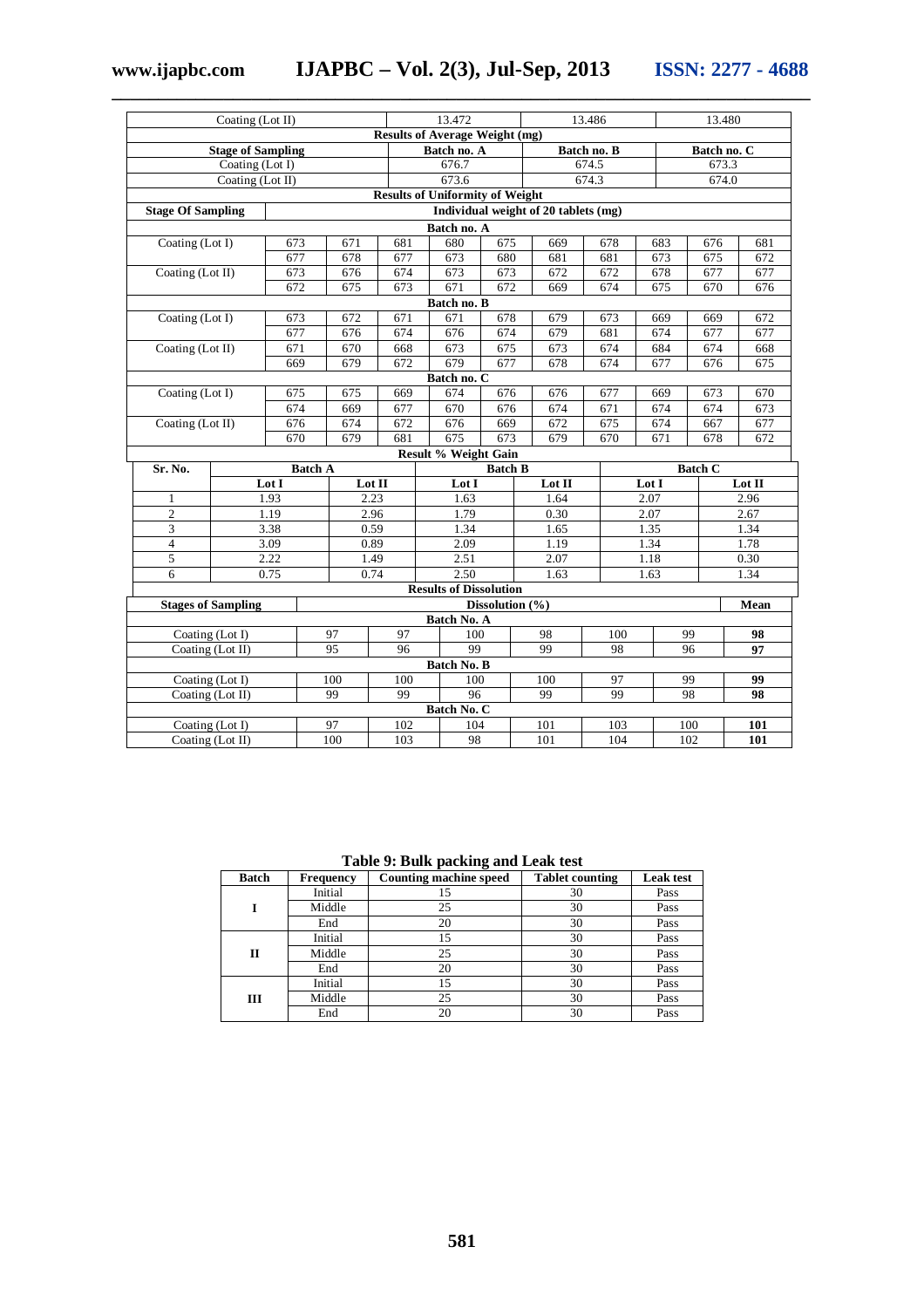| Table 10: Finished product analysis report |                                                                                                                                               |                                                                                                                                                                                                                                                                                                                                                                        |                                                                                                      |                                                                                                        |                                                                                                        |  |  |  |  |
|--------------------------------------------|-----------------------------------------------------------------------------------------------------------------------------------------------|------------------------------------------------------------------------------------------------------------------------------------------------------------------------------------------------------------------------------------------------------------------------------------------------------------------------------------------------------------------------|------------------------------------------------------------------------------------------------------|--------------------------------------------------------------------------------------------------------|--------------------------------------------------------------------------------------------------------|--|--|--|--|
| S.<br>No                                   | <b>Tests</b>                                                                                                                                  | Specification                                                                                                                                                                                                                                                                                                                                                          |                                                                                                      | <b>Batch no.(Results)</b>                                                                              |                                                                                                        |  |  |  |  |
|                                            |                                                                                                                                               |                                                                                                                                                                                                                                                                                                                                                                        | A                                                                                                    | B                                                                                                      | $\mathbf C$                                                                                            |  |  |  |  |
| 1.0                                        | <b>Description</b>                                                                                                                            | White to off-white, oval shaped, biconvex, film<br>coated tablets engraved with "ML 72" on one<br>side and plain on the other side.                                                                                                                                                                                                                                    | Complies                                                                                             | Complies                                                                                               | Complies                                                                                               |  |  |  |  |
| 2.0                                        | <b>Identification</b>                                                                                                                         |                                                                                                                                                                                                                                                                                                                                                                        | Complies                                                                                             | Complies                                                                                               | Complies                                                                                               |  |  |  |  |
|                                            | A. By HPLC<br>B. By IR                                                                                                                        | The retention time of the principal peak in the<br>chromatogram of sample preparation should<br>correspond to that of the principal peak in the<br>chromatogram of standard preparation, as<br>obtained in the "Assay".<br>Infrared absorption spectrum of the residue<br>should exhibit maxim at the same wavelengths<br>as that of the Famciclovir reference/working |                                                                                                      |                                                                                                        |                                                                                                        |  |  |  |  |
|                                            |                                                                                                                                               | standard.                                                                                                                                                                                                                                                                                                                                                              |                                                                                                      |                                                                                                        |                                                                                                        |  |  |  |  |
| 3.0                                        | Average weight (mg)                                                                                                                           | $673.2 \pm 2.0 %$                                                                                                                                                                                                                                                                                                                                                      | 676.0                                                                                                | 674.6                                                                                                  | 673.1                                                                                                  |  |  |  |  |
| 4.0                                        | <b>Disintegration Time</b><br>(minutes; determined at 37°C<br>$\pm 2^{\circ}$ C)                                                              | Not more than 20                                                                                                                                                                                                                                                                                                                                                       | 10 min 50<br>sec                                                                                     | 11 min 10<br>sec                                                                                       | $14 \text{ min } 02 \text{ sec}$                                                                       |  |  |  |  |
| 5.0                                        | Water (By KF, % w/w)                                                                                                                          | Not more than 2.5                                                                                                                                                                                                                                                                                                                                                      | 1.48                                                                                                 | 0.75                                                                                                   | 0.73                                                                                                   |  |  |  |  |
| 6.0                                        | <b>Dissolution</b><br>(in 0.1 N Hydrochloric acid; 900<br>mL; paddle, 50 rpm; 30 min by<br>HPLC, % amount of labeled)                         | Not less than $80(Q)$                                                                                                                                                                                                                                                                                                                                                  | 100<br>101<br>100<br>101<br>100<br>101                                                               | 96<br>98<br>102<br>96<br>98<br>100                                                                     | 97<br>101<br>103<br>100<br>102<br>99                                                                   |  |  |  |  |
| 7.0                                        | <b>Uniformity of Dosage Units</b><br>(By Weight variation, as<br>Famciclovir [C <sub>14</sub> H <sub>19</sub> N <sub>5</sub> O <sub>4</sub> ] |                                                                                                                                                                                                                                                                                                                                                                        |                                                                                                      |                                                                                                        |                                                                                                        |  |  |  |  |
|                                            | Acceptance value                                                                                                                              | Less than or equal to 15.0                                                                                                                                                                                                                                                                                                                                             | 1.0                                                                                                  | 1.0                                                                                                    | 1.1                                                                                                    |  |  |  |  |
| 8.0                                        | Related substances<br>(By HPLC, %w/w)<br>Monohydroxy impurity<br>Any other individual impurity                                                | Not more than 0.15                                                                                                                                                                                                                                                                                                                                                     | 0.063                                                                                                | 0.042                                                                                                  | 0.038                                                                                                  |  |  |  |  |
|                                            | Total impurities                                                                                                                              | Not more than 0.10<br>Not more than 0.70                                                                                                                                                                                                                                                                                                                               | Below<br>Limit<br>0.063                                                                              | Below<br>Limit<br>0.042                                                                                | <b>Below Limit</b><br>0.038                                                                            |  |  |  |  |
| 9.0                                        | Assay (By HPLC)<br>Famciclovir [C14H19N5O4]<br>- mg / tablet<br>- % label claim                                                               | 475.0 to 525.0<br>95.0 to 105.0                                                                                                                                                                                                                                                                                                                                        | 493.60<br>98.7                                                                                       | 496.45<br>99.3                                                                                         | 497.99<br>99.6                                                                                         |  |  |  |  |
| 10.0                                       | <b>Residual Solvents</b>                                                                                                                      | Should comply with option 2 of USP residual<br>solvents $<$ 467>                                                                                                                                                                                                                                                                                                       | Complies                                                                                             | Complies                                                                                               | Complies                                                                                               |  |  |  |  |
| 11.0                                       | Polymorphism (By XRD)<br>A. Identification of polymorphic<br>form I and form II<br>B. Content of monohydrate form<br>(% )                     | Diffractogram pattern should exhibit the<br>characteristic peaks of Form-I at 2θ values of<br>15.5 and $15.9 \pm 0.2$ ° and the characteristics<br>peaks of Form-II at 20 values of 16.2 and 16.4 $\pm$<br>$0.2^\circ$ .<br>Not more than 5                                                                                                                            | Form I at $2\theta$<br>value of<br>15.5 and<br>15.9<br>Form II at 2<br>$\theta$ value of<br>16.1 and | Form I at<br>$2\theta$ value of<br>15.5 and<br>15.9<br>Form II at<br>$2 \theta$ value<br>of $16.1$ and | Form I at $2\theta$<br>value of 15.5<br>and 15.9<br>Form II at $2 \theta$<br>value of 16.1<br>and 16.4 |  |  |  |  |
|                                            |                                                                                                                                               |                                                                                                                                                                                                                                                                                                                                                                        | 16.4<br>Below<br>Limit                                                                               | 16.3<br>Below<br>Limit                                                                                 | <b>Below Limit</b>                                                                                     |  |  |  |  |

# **\_\_\_\_\_\_\_\_\_\_\_\_\_\_\_\_\_\_\_\_\_\_\_\_\_\_\_\_\_\_\_\_\_\_\_\_\_\_\_\_\_\_\_\_\_\_\_\_\_\_\_\_\_\_\_\_\_\_\_\_\_\_\_\_\_\_\_\_\_\_\_\_\_\_\_**

#### **REFERENCES**

- 1. Guidance for Industry. Process Validation: General Principles and Practices. January 2011, http://www.fda.gov/Drugs/GuidanceComp lianceRegulatoryInformation/Guidances/d efault.htm.
- 2. Nash RA and Wachter AH. Pharmaceutical Process Validation; 3rd Edn; Marcel Dekker publication, New York, 2003, pp 17.
- 3. Garg R, Aggarwal S and Gupta G.D, "Guidelines on General Principles of Validation: Solid, Liquid and Sterile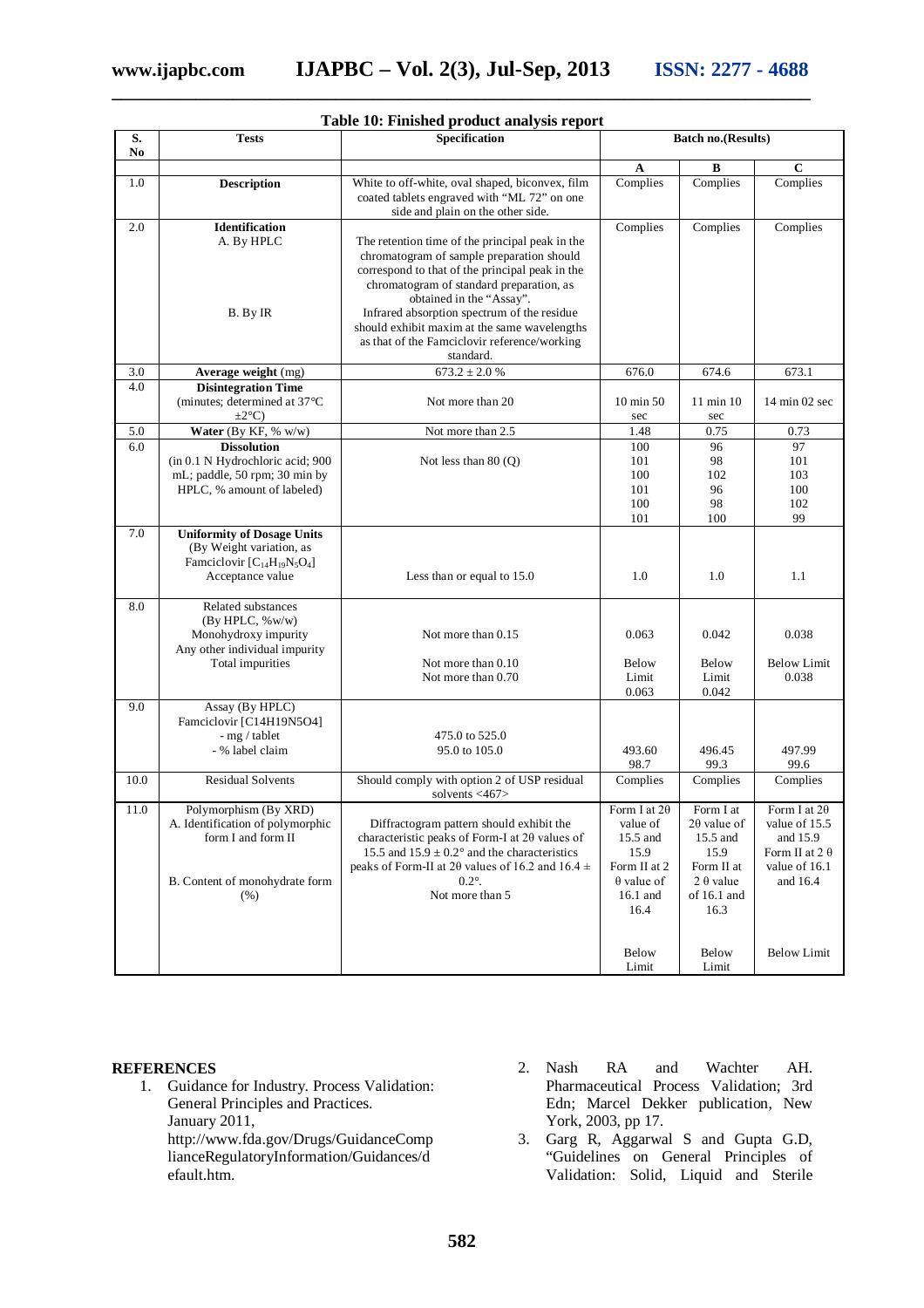dosage forms", Pharmainfo, October 2008, pp. 15-44.

- 4. Kumar S and Bharat P, "Pharmaceutical Process Validation: A CGMP Concept", Novel science International Journal of Pharmaceutical Science, February 2013, pp. 13-20.<br>Nash RA.
- 5. Nash RA. and Wachter AH. Pharmaceutical Process Validation; 3rd Edn; Marcel Dekker publication, New York, 2003, pp 796-800.
- 6. Dashora K, Singh D and Saraf S, "Validation – The Essential Quality Assurance Tool for Pharma Industries", Pharmainfo, September 2005, pp. 8-18.
- 7. Venkata R.T, Kotta K.K, Leela M, Rao K and Sasaikanth K, "Process validation of Citalopram Hydrobromide Tablets", International Journal of Research in Pharmaceutical and Bioscience, December 2010, pp. 109-123.
- 8. Phviral, "Process Validation: An Essential Process In Pharmaceutical Industry", Pharmainfo, January 2010, pp.16-21.
- 9. Chitlange S.S, Pawar A.S, Pawar H.I, Bhujbal S.S and Kulkarni A.A, "Validation", Pharmainfo, May 2006, pp. 9-19.
- 10. Nash RA. and Wachter AH. Pharmaceutical Process Validation; 3rd Edn; Marcel Dekker publication, New York, 2003, pp 34-39, 47-122.
- 11. Nash RA. and Wachter AH. Pharmaceutical Process Validation; 3rd Edn; Marcel Dekker publication, New York, 2003, pp 844.
- 12. Jatto E and Okhamafe A.O, "An Overview of Pharmaceutical Validation and Process Controls in Drug Development", Tropical Journal of Pharmaceutical Research, December 2002, pp.115-122.
- 13. Lachman L., Liberman HA., and Kanig JL. The Theory and Practice of Industrial Pharmacy; 3rd Edn; 600 Washington Square, Philadelphia, USA, 1990, pp 330- 380.
- 14. Drug Bank: "Famciclovir (DB00426)", February 2012. www.drugbank.ca/drugs/DB00426
- 15. Famciclovir: "An overview Wikipedia, the free encyclopedia", November 2012,
- www.wikipedia.org/wiki/Famciclovir<br>
"Famciclovir, famvir" MedicineNet. 16. "Famciclovir, November 2012, www.medicinenet.com/script/main/article key=749
- 17. RxList The Internet Drug Index: :Famvir (Famciclovir)", February 2012. www.rxlist.com/famvir-drug.html
- 18. MedicinePlus "Health Information from the National Library of Medicine", December 2012, www.nlm.nih.gov/medlineplus/druginfo/ meds/a694038.html
- 19. World Health Organization, Trends in Drug Patenting – Case Studies. Retrieved<br>on  $10^{\text{th}}$  November 2012. on  $10^{th}$  November www.who.int/medicinedocs/en/d/Js4915e/ 2.3.html
- 20. CIPO: "Canadian Intellactual Property Office", January 2013, www.cipo.ic.gc.ca
- 21. USPTO: "United States Patent Trade Office", November 2012, www.uspto.gov
- 22. Drug Bank: "Hydroxy Propyl Cellulose (DB00840)", October 2012, www.drugbank.ca/drugs/DB00840
- 23. Novartis: "An innovative healthcare<br>products", September 2012, September 2012, www.novartis.com/products/pharmaceutic als-f.html
- 24. Drugs Update "Solution for Healthcare Professionals, India", January 2013, www.drugsupdate.com/brand
- 25. In-house specifications, Macleods Pharmaceuticals, Daman.
- 26. Jena S, Arjun G, Kumar D.S, Vinod K.R and Banji D, "Industrial Process Validation Of Solid Dosage Forms – An Overview", International Journal of Pharmaceutical Science Review and Research, September – October 2010, pp. 145.
- 27. Rathore A.S, Noferi J.F, Arling E.R, Sofer G, Watler P and O'Leary R, "Process Validation: How Much to Do and When to Do It", BioPharm, October 2002, pp.18-28.
- 28. Bhattacharjee D, Dr. Maity S and Dr. Manna A, "Industrial Application of Process Validation in the Development & Scale-Up of Pharmaceutical Tablet Dosage Form of a Low Dose Containing Drug and a High Dose Containing Drug", Journal of Pharmaceutical Science and Technology, February 2011, pp.570-574.
- 29. Fetterolf D.M, "Developing a Sound Process Validation Strategy", International BioPharm, The Science & Business of Biopharm, December 2007, pp.20-26.
- 30. Chow S, "Pharmaceutical validation and process controls in drug development", Drug Information Journal, August 1997 pp. 1195–1201
- 31. Pandita R, Rana A.C, Seth N and Balal R "Process Validation of Dry Powder Inhalers", International Research Journal of Pharmacy, December 2011, pp. 114- 116.